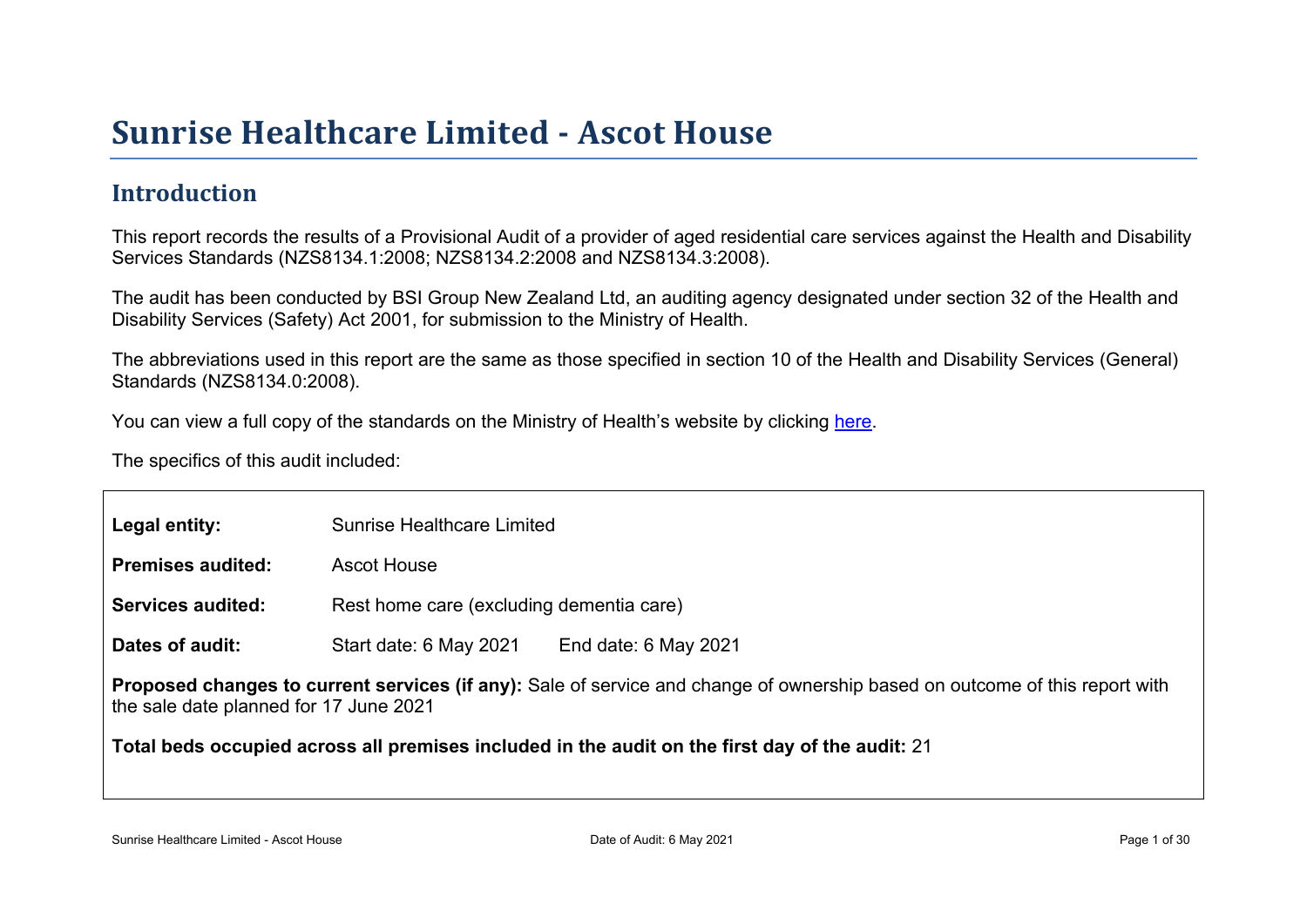# **Executive summary of the audit**

## **Introduction**

This section contains a summary of the auditors' findings for this audit. The information is grouped into the six outcome areas contained within the Health and Disability Services Standards:

- consumer rights
- organisational management
- continuum of service delivery (the provision of services)
- safe and appropriate environment
- restraint minimisation and safe practice
- infection prevention and control.

#### **General overview of the audit**

Ascot House rest home has been privately owned and operated by an experienced chief operating officer since the purchase of the facility in September 2020. The service is certified to provide rest home level of care for up to 27 residents with a 21-bed occupancy on the day of audit.

This provisional audit was conducted against the relevant Health and Disability services standards and the contract with the district health board. The audit process included a review of policies and procedures and other documentation; the review of residents and staff files; observations and interviews with residents, the chief operating officer, staff; an interview with the general practitioner; and an interview with the potential purchaser.

The prospective owner of the service owns two other care facilities and has extensive knowledge of the Aged Related Care contract. The prospective owner will continue to implement existing systems with a transition plan in place should the sale go ahead on confirmation of this audit.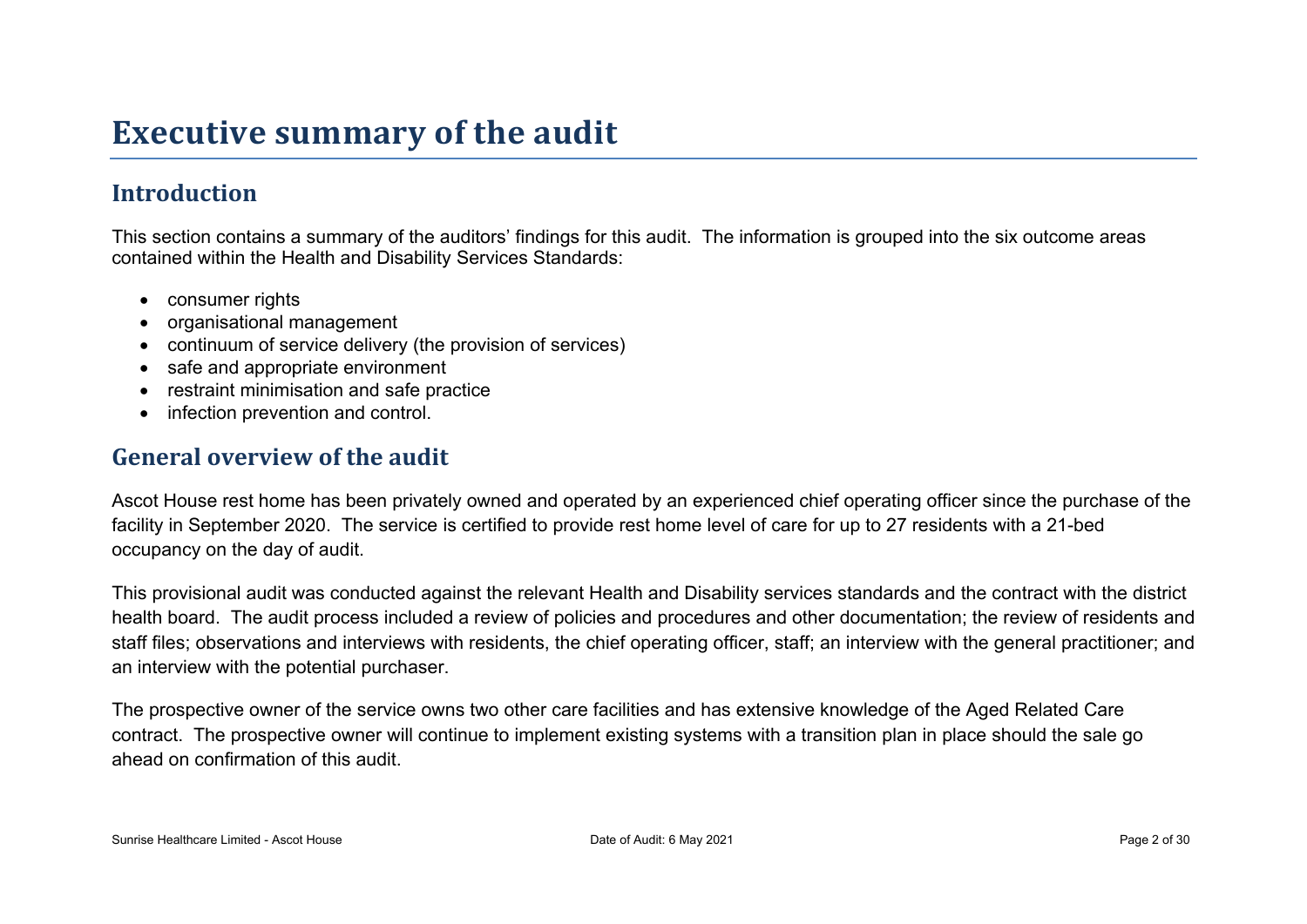There were two shortfalls identified around documentation of neurological observations and to medication documentation.

The service has been awarded a rating of continuous improvement (CI) for training and education.

### **Consumer rights**

Ascot House provides care in a way that focuses on the individual resident. Cultural and spiritual assessment is undertaken on admission and during the review processes. Policies are implemented to support individual rights such as privacy, dignity, abuse/neglect, culture, values and beliefs, complaints, advocacy, and informed consent. Information about the Health and Disability Commissioner's (HDC) Code of Health and Disability Services Consumers' Rights (the Code) and related services is readily available to residents and families. Care plans accommodate the choices of residents and/or their family. Complaints processes are implemented and managed in line with the Code. Residents and family interviewed verified ongoing involvement with community.

### **Organisational management**

Ascot House has reviewed the quality and risk management programme and has a well implemented electronic management system that also collects quality data and supports reporting. Quality data is collated for accident/incidents, infection control, internal audits, concerns and complaints and surveys.

There are human resources policies including recruitment, job descriptions, selection, orientation and staff training and development. The service has an orientation programme that provides new staff with relevant information for safe work practice. There is an online education programme covering relevant aspects of care and external training is supported. The staffing policy aligns with contractual requirements and includes appropriate skill mixes to provide safe delivery of care.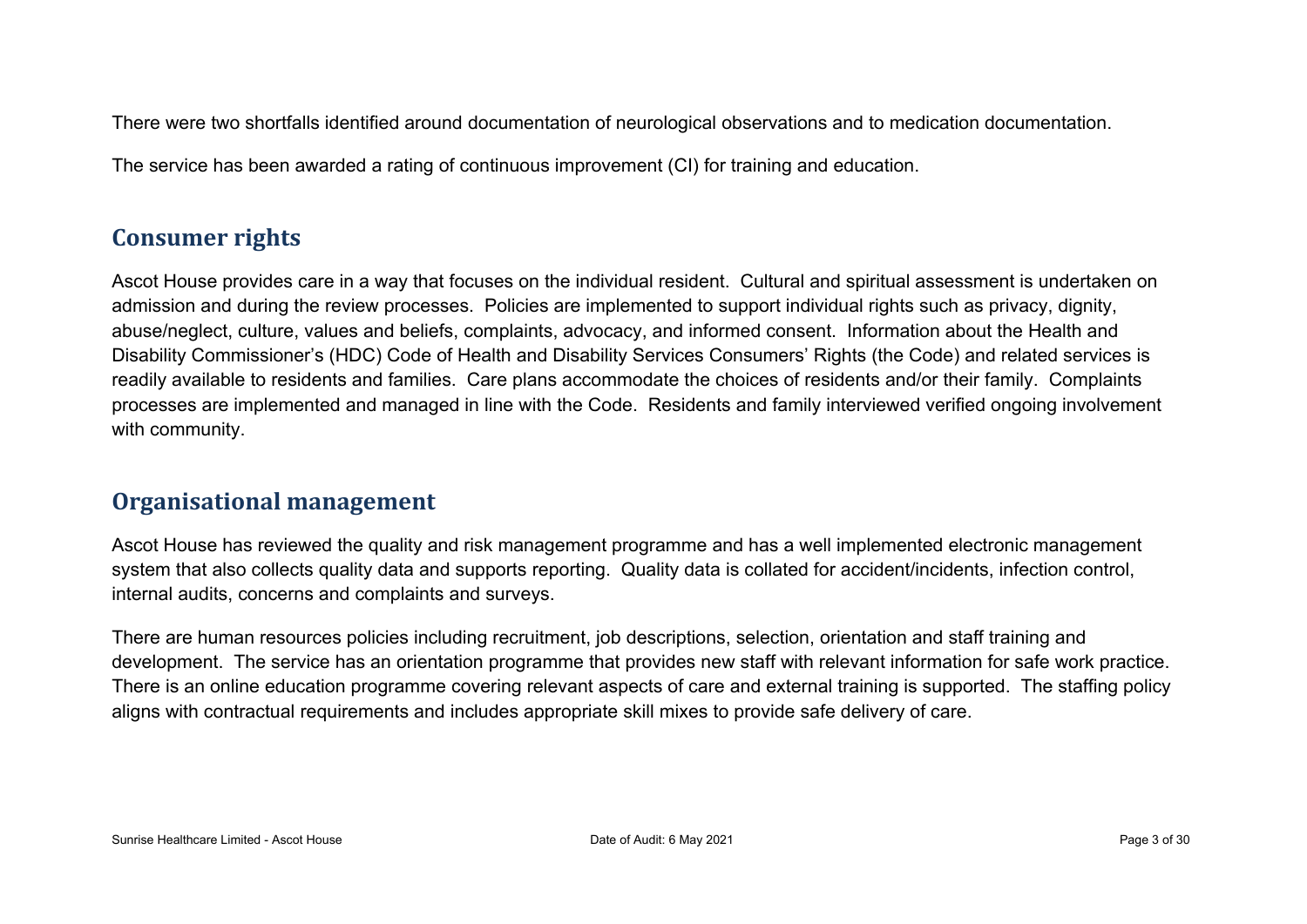### **Continuum of service delivery**

Residents' records reviewed, provided evidence that the registered nurse utilises the interRAI assessment to assess, plan and evaluate care needs of the residents. Care plans are developed in consultation with the resident and/or family. Care plans demonstrate service integration and are reviewed at least six-monthly. Resident files included medical notes by the contracted general practitioner and visiting allied health professionals.

Medication policies reflect legislative requirements and guidelines. All staff responsible for administration of medication complete education and medication competencies. The medication charts are reviewed at least three-monthly by the general practitioner.

An activities programme is implemented that meets the needs of the residents. The programme includes community visitors and outings, entertainment and activities that meet the individual needs and preferences for the consumer group.

All cooking and baking is done on site. Residents' nutritional needs are identified and documented. Choices are available and are provided. An external dietitian reviews the organisation's menu plans.

#### **Safe and appropriate environment**

Chemicals are stored safely throughout the facility. Appropriate policies and product safety charts are available. The building holds a current warrant of fitness. There are seven rooms with ensuites, and six other rooms share toilets and hand basins. All other rooms share communal toilets and showers. External areas are safe and well maintained with shade and seating available. Fixtures, fittings, and flooring are appropriate and toilet/shower facilities are constructed for ease of cleaning. Cleaning and laundry services are monitored through the internal auditing system. Systems and supplies are in place for essential, emergency and security services.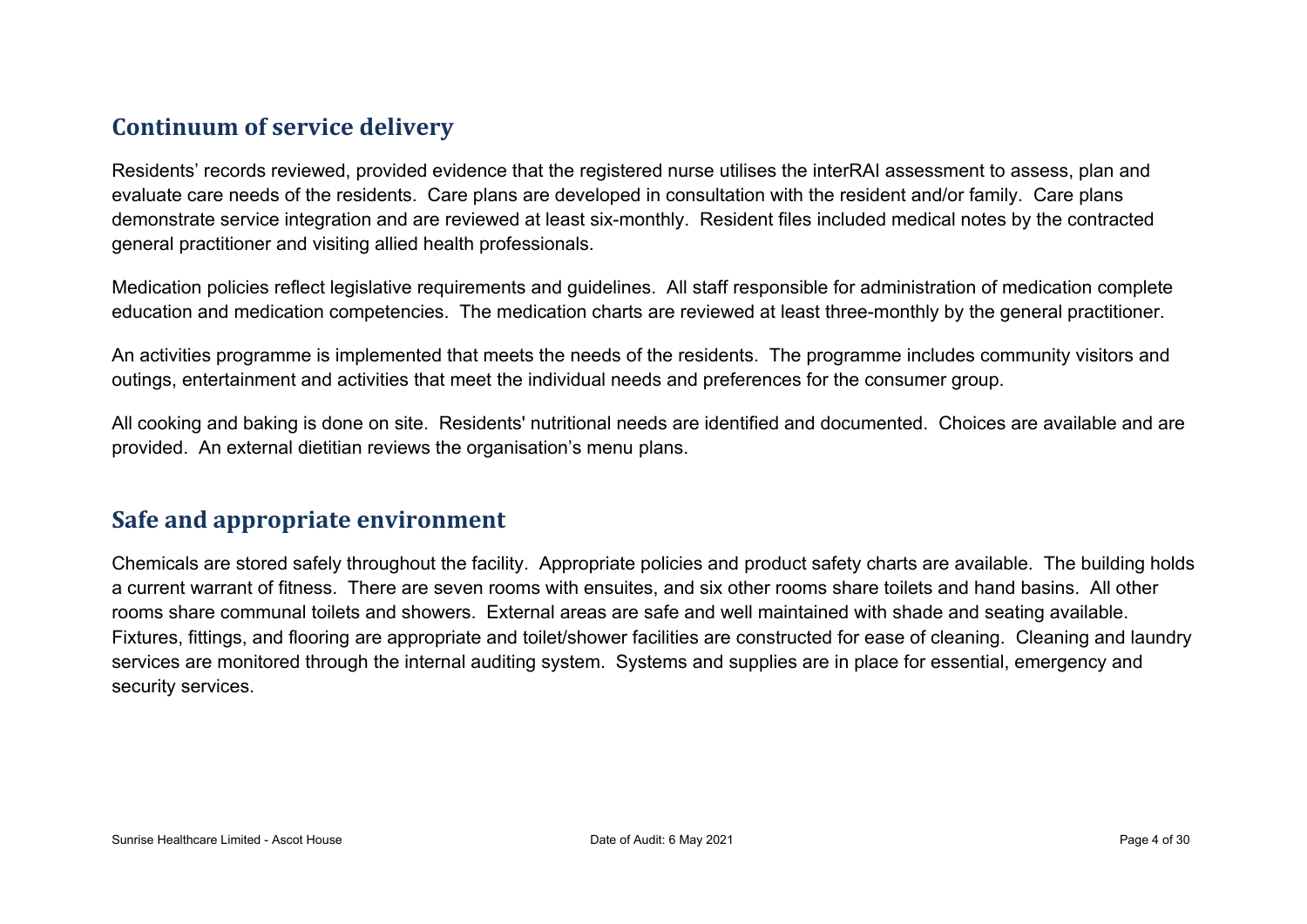### **Restraint minimisation and safe practice**

The service has policies and procedures to appropriately guide staff around the use of enablers or restraints. The nurse manager/registered nurse is the restraint coordinator. There is a no-restraint policy and there are no residents using enablers or restraints. Staff receive training in restraint and managing challenging behaviour as scheduled.

#### **Infection prevention and control**

The infection control programme and its content and detail are appropriate for the size, complexity and degree of risk associated with the service. The infection control coordinator (nurse manager) is responsible for coordinating/providing education and training for staff. The infection control manual outlines a comprehensive range of policies, standards and guidelines, training and education of staff and scope of the programme. The infection control coordinator uses the information obtained through surveillance to determine infection control activities, resources and education needs within the facility. There have been no outbreaks since the last audit.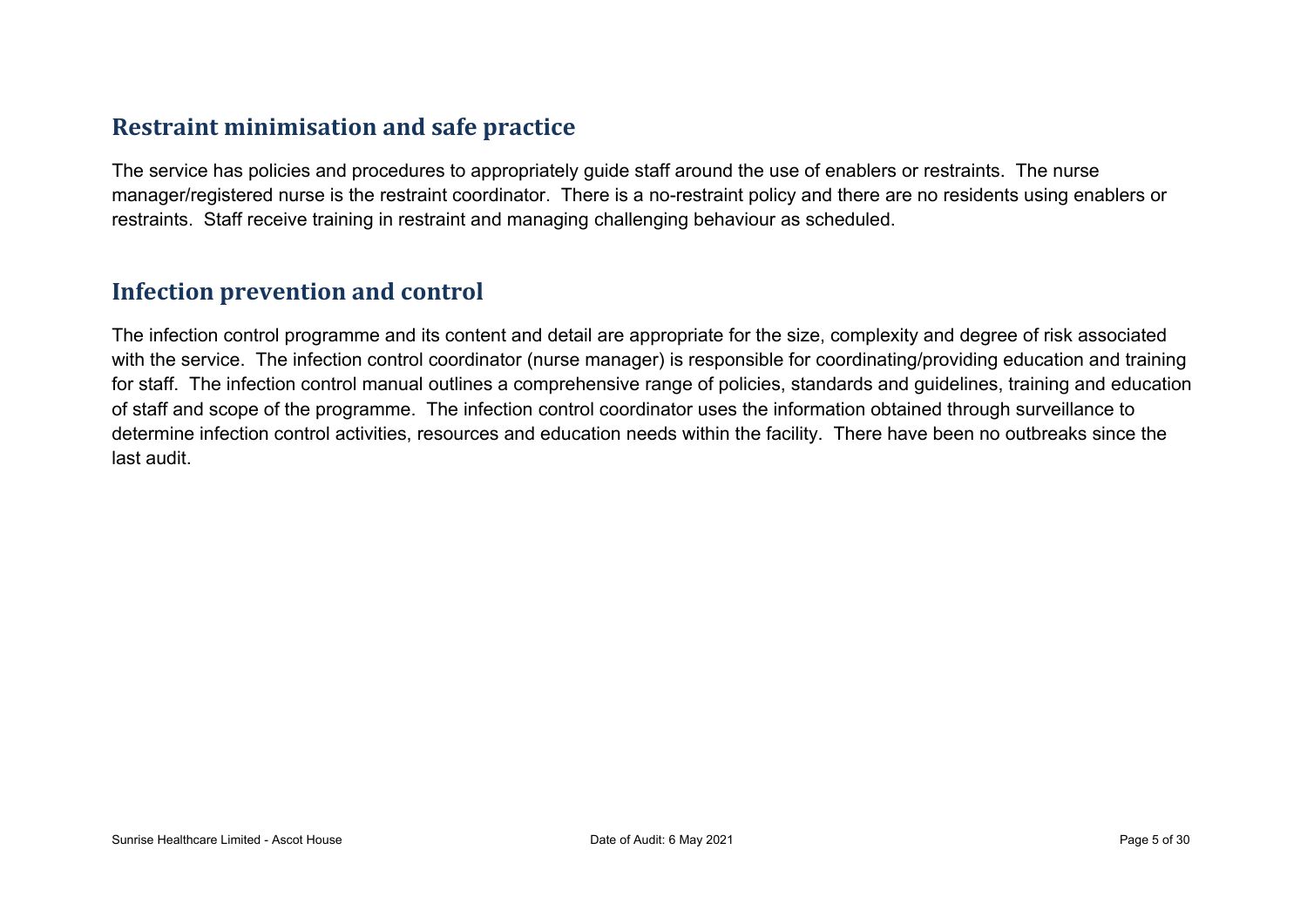# **Summary of attainment**

The following table summarises the number of standards and criteria audited and the ratings they were awarded.

| <b>Attainment</b><br>Rating | Continuous<br>Improvement<br>(Cl) | <b>Fully Attained</b><br>(FA) | <b>Partially</b><br><b>Attained</b><br><b>Negligible Risk</b><br>(PA Negligible) | <b>Partially</b><br><b>Attained Low</b><br><b>Risk</b><br>(PA Low) | <b>Partially</b><br><b>Attained</b><br><b>Moderate Risk</b><br>(PA Moderate) | <b>Partially</b><br><b>Attained High</b><br><b>Risk</b><br>(PA High) | <b>Partially</b><br><b>Attained Critical</b><br><b>Risk</b><br>(PA Critical) |
|-----------------------------|-----------------------------------|-------------------------------|----------------------------------------------------------------------------------|--------------------------------------------------------------------|------------------------------------------------------------------------------|----------------------------------------------------------------------|------------------------------------------------------------------------------|
| <b>Standards</b>            |                                   | 43                            |                                                                                  |                                                                    |                                                                              |                                                                      |                                                                              |
| Criteria                    |                                   | 90                            |                                                                                  |                                                                    |                                                                              |                                                                      |                                                                              |

| <b>Attainment</b><br>Rating | Unattained<br><b>Negligible Risk</b><br>(UA Negligible) | <b>Unattained Low</b><br><b>Risk</b><br>(UA Low) | <b>Unattained</b><br><b>Moderate Risk</b><br>(UA Moderate) | <b>Unattained High</b><br><b>Risk</b><br>(UA High) | Unattained<br><b>Critical Risk</b><br>(UA Critical) |
|-----------------------------|---------------------------------------------------------|--------------------------------------------------|------------------------------------------------------------|----------------------------------------------------|-----------------------------------------------------|
| <b>Standards</b>            |                                                         |                                                  |                                                            |                                                    |                                                     |
| Criteria                    |                                                         |                                                  |                                                            |                                                    |                                                     |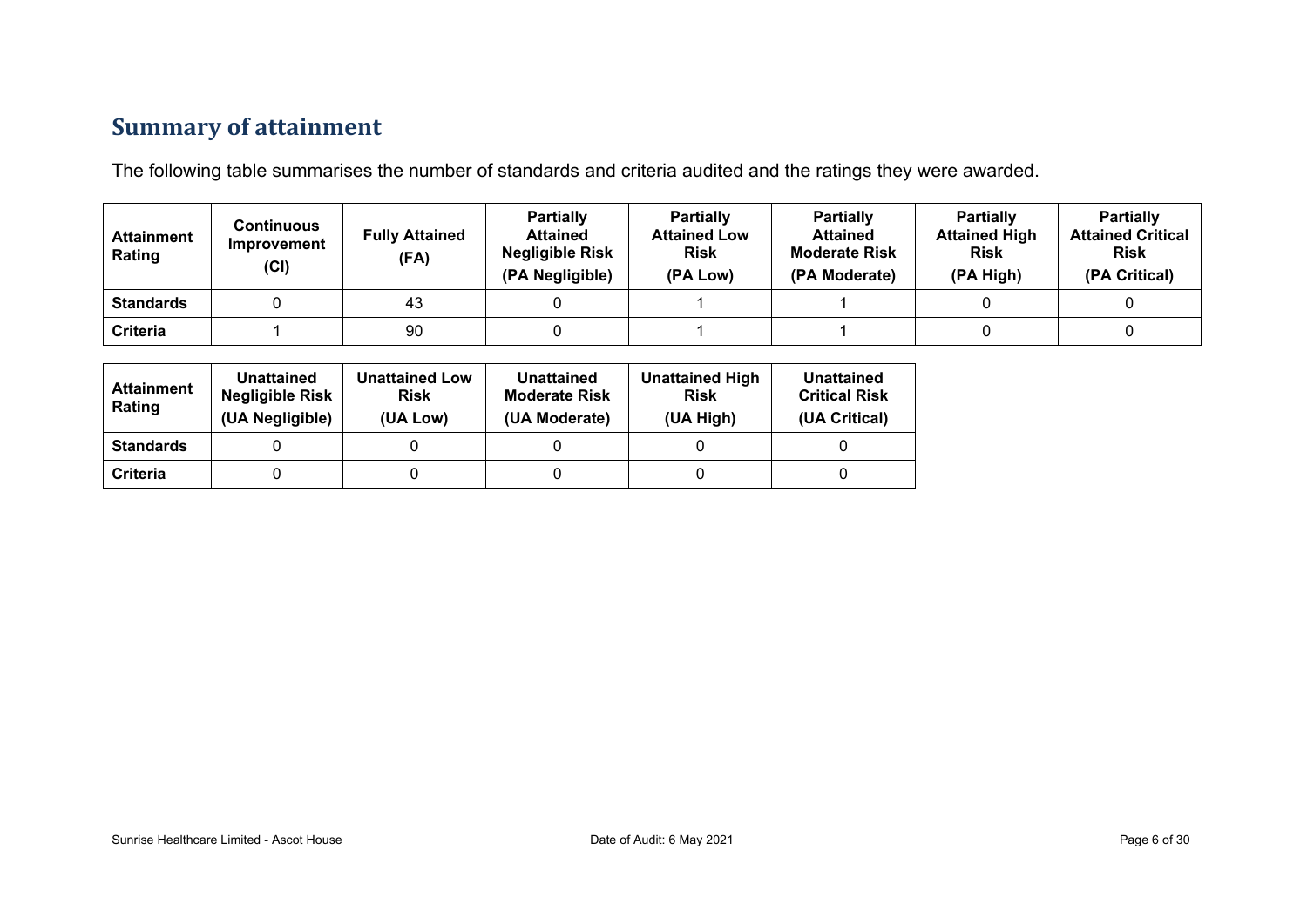# Attainment against the Health and Disability Ser vices Standar ds

The following table contains the results of all the standards assessed by the auditors at this audit. Depending on the services they provide, not all standards are relevant to all providers and not all standards are assessed at every audit.

Please note that Standard 1.3.3: Service Provision Requirements has been removed from this report, as it includes information specific to the healthcare of individual residents. Any corrective actions required relating to this standard, as a result of this audit. are retained and displayed in the next section.

For more information on the standards, please click [here](http://www.health.govt.nz/our-work/regulation-health-and-disability-system/certification-health-care-services/health-and-disability-services-standards).

For more information on the different types of audits and what they cover please click [here.](http://www.health.govt.nz/your-health/services-and-support/health-care-services/services-older-people/rest-home-certification-and-audits)

| Standard with desired outcome                                                                                                                                      | Attainment<br>Rating | <b>Audit Evidence</b>                                                                                                                                                                                                                                                                                                                                                                                                                                                                                                                                                                                                                                                                                                                                                                                                                                             |
|--------------------------------------------------------------------------------------------------------------------------------------------------------------------|----------------------|-------------------------------------------------------------------------------------------------------------------------------------------------------------------------------------------------------------------------------------------------------------------------------------------------------------------------------------------------------------------------------------------------------------------------------------------------------------------------------------------------------------------------------------------------------------------------------------------------------------------------------------------------------------------------------------------------------------------------------------------------------------------------------------------------------------------------------------------------------------------|
| Standard 1.1.1: Consumer Rights During Service Delivery<br>Consumers receive services in accordance with consumer rights<br>legislation.                           | FA                   | Ascot House has policies and procedures that align with the<br>requirements of the Code of Health and Disability Services Consumer<br>Rights (the Code). Staff interviewed on the day of audit included two<br>caregivers, the nurse manager, cook and activities coordinator along<br>with the chief operating officer (COO) and they were able to describe<br>how they incorporate resident choice into their activities of daily living.<br>The service actively encourages residents to have choices, and this<br>includes voluntary participation in daily activities as confirmed on<br>interview with six residents and two family members.<br>The potential purchaser of the company was interviewed and was able<br>to articulate the Health and Disability Commissioner's (HDC) Code of<br>Health and Disability Services Consumers' Rights (the Code). |
| Standard 1.1.10: Informed Consent<br>Consumers and where appropriate their<br>$\div 0$ E<br>obtice<br>are provided with the information they need to make informed | FA                   | Informed consent processes are discussed with residents and families<br>on admission. Written consents are included in the admission<br>agreement and additional consents are signed by the resident or their<br>EPOA. The admission agreements have been signed on admission in                                                                                                                                                                                                                                                                                                                                                                                                                                                                                                                                                                                  |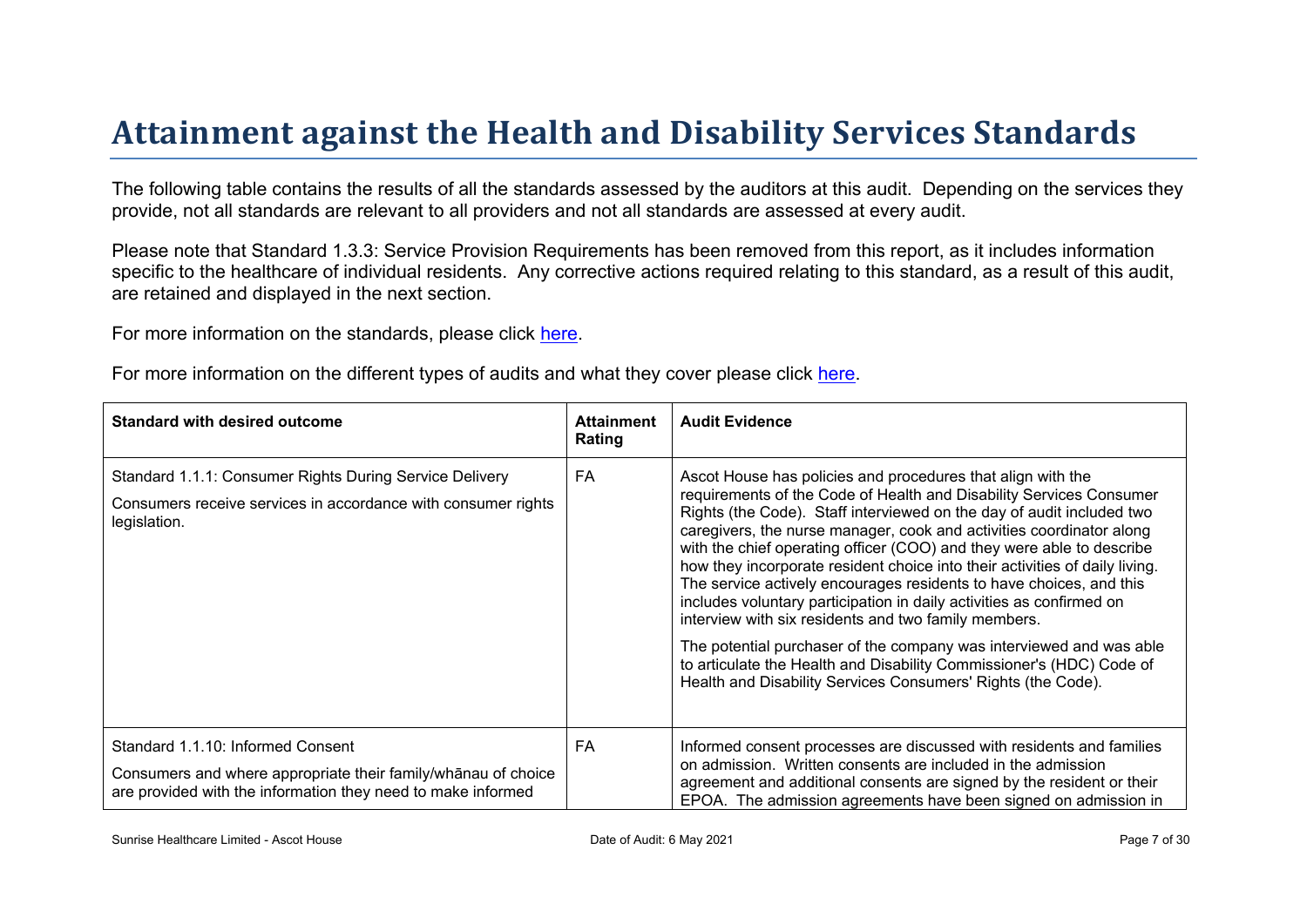| choices and give informed consent.                                                                                                                                         |           | the sample of files reviewed. Advanced directives sighted in the<br>resident files were signed appropriately. The caregivers and nurse<br>manager confirmed verbal consent is obtained when delivering care.<br>Discussion with family members identified that the service actively<br>involves them in decisions that affect their relative's lives.                                                                                                                                                                                                                                                                                                                                                                                                                                                                           |
|----------------------------------------------------------------------------------------------------------------------------------------------------------------------------|-----------|---------------------------------------------------------------------------------------------------------------------------------------------------------------------------------------------------------------------------------------------------------------------------------------------------------------------------------------------------------------------------------------------------------------------------------------------------------------------------------------------------------------------------------------------------------------------------------------------------------------------------------------------------------------------------------------------------------------------------------------------------------------------------------------------------------------------------------|
| Standard 1.1.11: Advocacy And Support<br>Service providers recognise and facilitate the right of consumers<br>to advocacy/support persons of their choice.                 | FA        | Residents are provided with a copy of the Code and advocacy pamphlet<br>on admission. Interviews with residents and family confirmed they were<br>aware of their right to access advocacy. Advocacy pamphlets are<br>displayed in the main corridor. Advocacy is discussed at resident<br>meetings (minutes sighted).<br>Residents confirmed that the service provides opportunities for the<br>family/EPOA to be involved in decisions. The resident files sampled<br>included information on the residents' family and chosen social<br>networks.<br>The COO described links with the local advocate and is able to invite<br>them in if needed.<br>The potential purchaser was able to give a description of advocacy<br>services and how they would be able to support residents if required.                               |
| Standard 1.1.12: Links With Family/Whanau And Other<br><b>Community Resources</b><br>Consumers are able to maintain links with their family/whānau<br>and their community. | <b>FA</b> | Interview with residents confirmed relatives and friends can visit at any<br>time and are encouraged to be involved with the service and care.<br>Residents are encouraged wherever possible to maintain former<br>activities and interests in the community. They are supported to attend<br>community events, clubs, and interest groups in the community.<br>Residents confirmed the staff help them access community groups.<br>The managers and staff actively engaged with family on behalf of<br>residents during the Covid lockdown period and they also support<br>residents to engage with their family members through zoom and email.<br>During Covid-19, there were Facebook updates daily and appointments<br>for skyping on request. Emails were sent to family with photographs of<br>activities for residents. |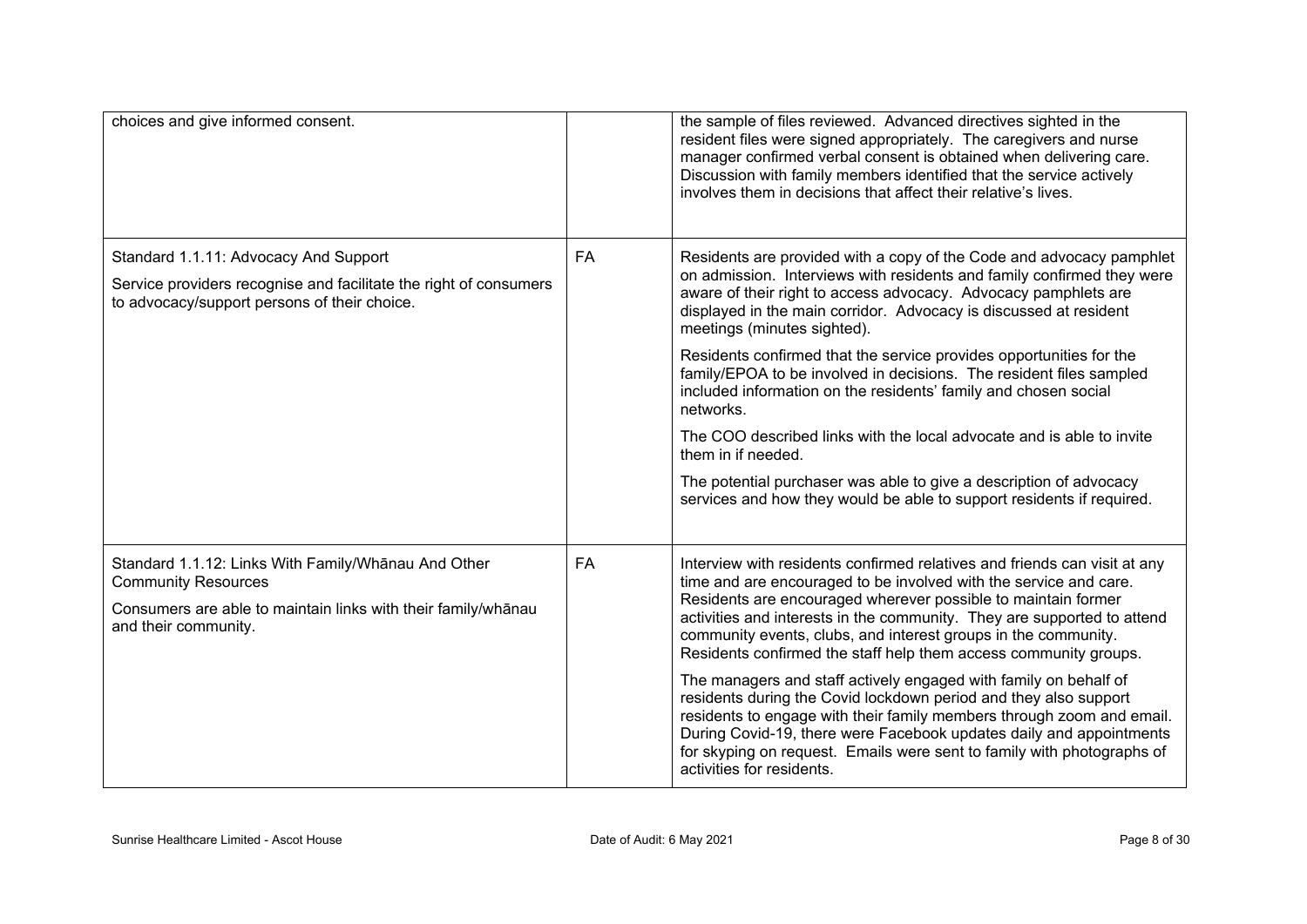| Standard 1.1.13: Complaints Management<br>The right of the consumer to make a complaint is understood,<br>respected, and upheld.                                                                  | <b>FA</b> | There is a complaints policy to guide practice, which aligns with Right 10<br>of the Code. The COO leads the investigation of concerns/complaints.<br>Complaints forms are visible for relatives/residents and staff were able<br>to articulate where these were kept. A complaints procedure is provided<br>to residents within the information pack at entry. The service has<br>responded appropriately to three complaints raised since the change in<br>ownership in September 2020. The complaints were addressed in a<br>timely manner as per policy and the complainants were satisfied with<br>the outcomes. The complaints were all minor.<br>The complaints register is up to date. Management operate an "open"<br>door" policy.<br>The potential purchaser has knowledge of managing complaints in other<br>aged care facilities owned by them. They were able to describe<br>processes including timeframes for responding to complaints. |
|---------------------------------------------------------------------------------------------------------------------------------------------------------------------------------------------------|-----------|---------------------------------------------------------------------------------------------------------------------------------------------------------------------------------------------------------------------------------------------------------------------------------------------------------------------------------------------------------------------------------------------------------------------------------------------------------------------------------------------------------------------------------------------------------------------------------------------------------------------------------------------------------------------------------------------------------------------------------------------------------------------------------------------------------------------------------------------------------------------------------------------------------------------------------------------------------|
| Standard 1.1.2: Consumer Rights During Service Delivery<br>Consumers are informed of their rights.                                                                                                | FA        | There is a welcome pack provided to potential residents and to<br>residents on entry that includes information on how to make a<br>complaint, Code of Rights pamphlet, advocacy, and Health & Disability<br>(HDC) Commission. Aspects of the Code are discussed during the<br>admission process with the nurse manager. Residents and relatives<br>interviewed confirmed that information had been provided to them about<br>the Code. Large print posters of the Code and advocacy information<br>are visually displayed throughout the facility on noticeboards.<br>Families and residents are informed of the scope of services and any<br>liability for payment of items not included in the scope. This is included<br>in the service agreement.                                                                                                                                                                                                   |
| Standard 1.1.3: Independence, Personal Privacy, Dignity, And<br>Respect<br>Consumers are treated with respect and receive services in a<br>manner that has regard for their dignity, privacy, and | FA        | The service has policies which align with the requirements of the<br>Privacy Act 2020. The residents' personal belongings are used to<br>decorate their rooms. There are three double rooms with all others<br>identified as being for a single occupant. All double rooms are currently<br>occupied by a single resident. Curtains are able to be put up if residents                                                                                                                                                                                                                                                                                                                                                                                                                                                                                                                                                                                  |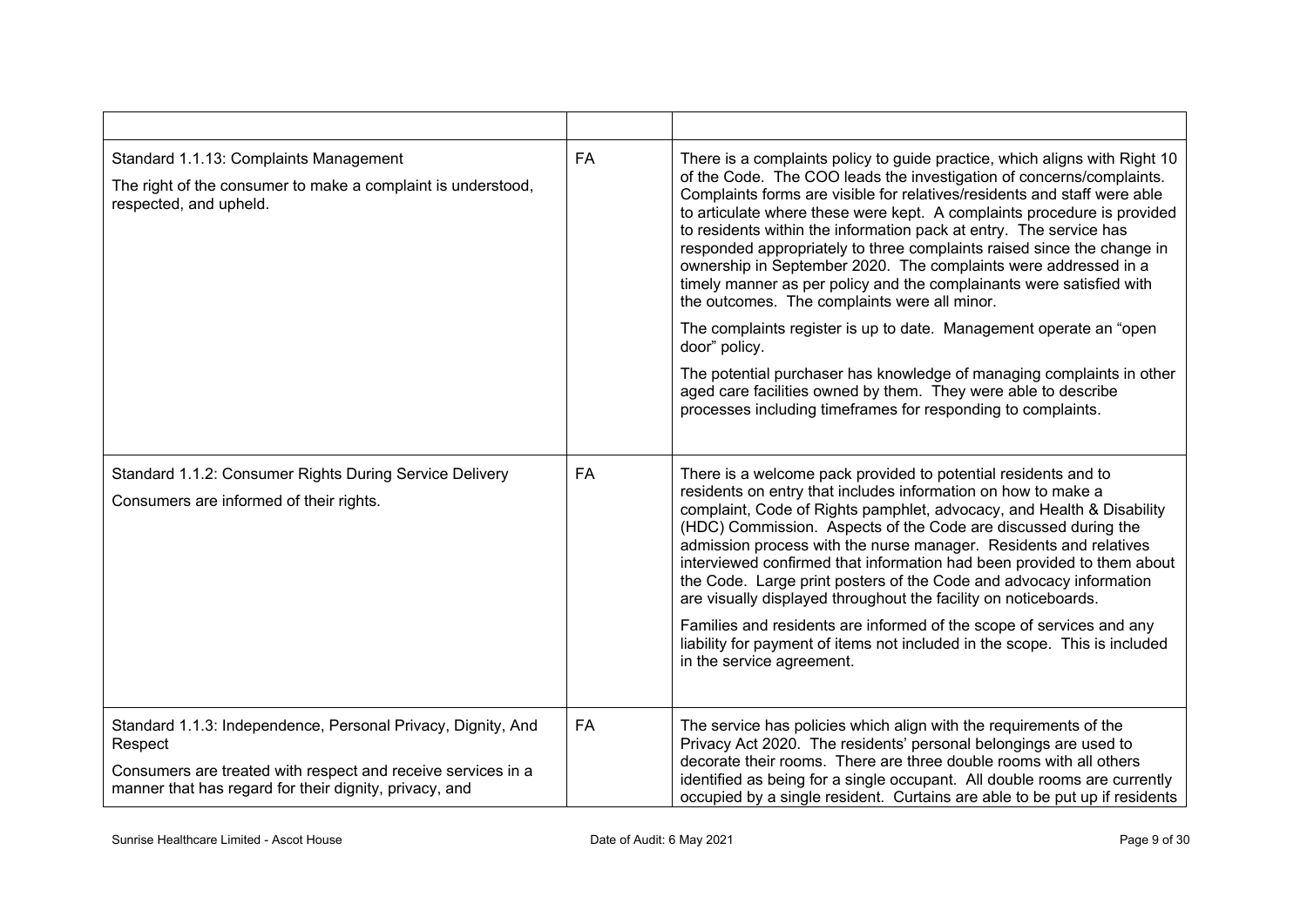| independence.                                                                                                                                                                                                                             |           | chose to share and if they did, each would sign a consent form agreeing<br>to share. Adequate space is available for discussions of a private<br>nature.                                                                                                                                                                                                                                                                                        |
|-------------------------------------------------------------------------------------------------------------------------------------------------------------------------------------------------------------------------------------------|-----------|-------------------------------------------------------------------------------------------------------------------------------------------------------------------------------------------------------------------------------------------------------------------------------------------------------------------------------------------------------------------------------------------------------------------------------------------------|
|                                                                                                                                                                                                                                           |           | Care staff interviewed reported that they knock on bedroom doors prior<br>to entering rooms, and ensure doors are shut when cares are being<br>given. Staff were observed knocking on doors before entering the<br>resident rooms during the audit. All residents interviewed confirmed that<br>their privacy is being respected.                                                                                                               |
|                                                                                                                                                                                                                                           |           | All residents' private information is kept in a secure area when not in<br>use.                                                                                                                                                                                                                                                                                                                                                                 |
|                                                                                                                                                                                                                                           |           | Guidelines on abuse and neglect are documented in policy. Staff have<br>received training on abuse and neglect prevention in 2020. The nurse<br>manager and COO stated that there is no evidence of any abuse or<br>neglect by staff and there were no incidents since the last audit around<br>abuse or neglect. Residents interviewed stated that there was no<br>evidence of abuse or neglect.                                               |
|                                                                                                                                                                                                                                           |           | The potential purchaser was interviewed and understands<br>responsibilities if abuse or neglect is identified. The interview with the<br>potential purchaser confirmed that they had knowledge of processes<br>and escalation of any issues.                                                                                                                                                                                                    |
| Standard 1.1.4: Recognition Of Māori Values And Beliefs<br>Consumers who identify as Māori have their health and disability<br>needs met in a manner that respects and acknowledges their<br>individual and cultural, values and beliefs. | <b>FA</b> | Ascot House has a Māori health plan and a cultural safety policy.<br>Currently there are no residents who identify as Māori. Linkages with a<br>Māori advisor is available and accessed as required. The service links<br>with the district health board for advice and support if required related to<br>Māori. Staff have all had cultural training in the past year.                                                                         |
| Standard 1.1.6: Recognition And Respect Of The Individual's<br>Culture, Values, And Beliefs<br>Consumers receive culturally safe services which recognise and<br>respect their ethnic, cultural, spiritual values, and beliefs.           | <b>FA</b> | The resident and family are invited to be involved in care planning and<br>any beliefs or values are further discussed and incorporated into the<br>care plan. Care plans sampled included the residents' values, spiritual<br>and cultural beliefs. Six monthly reviews occur to assess if the<br>resident's needs are being met. Discussion with family and residents<br>confirmed values and beliefs are considered. Residents are supported |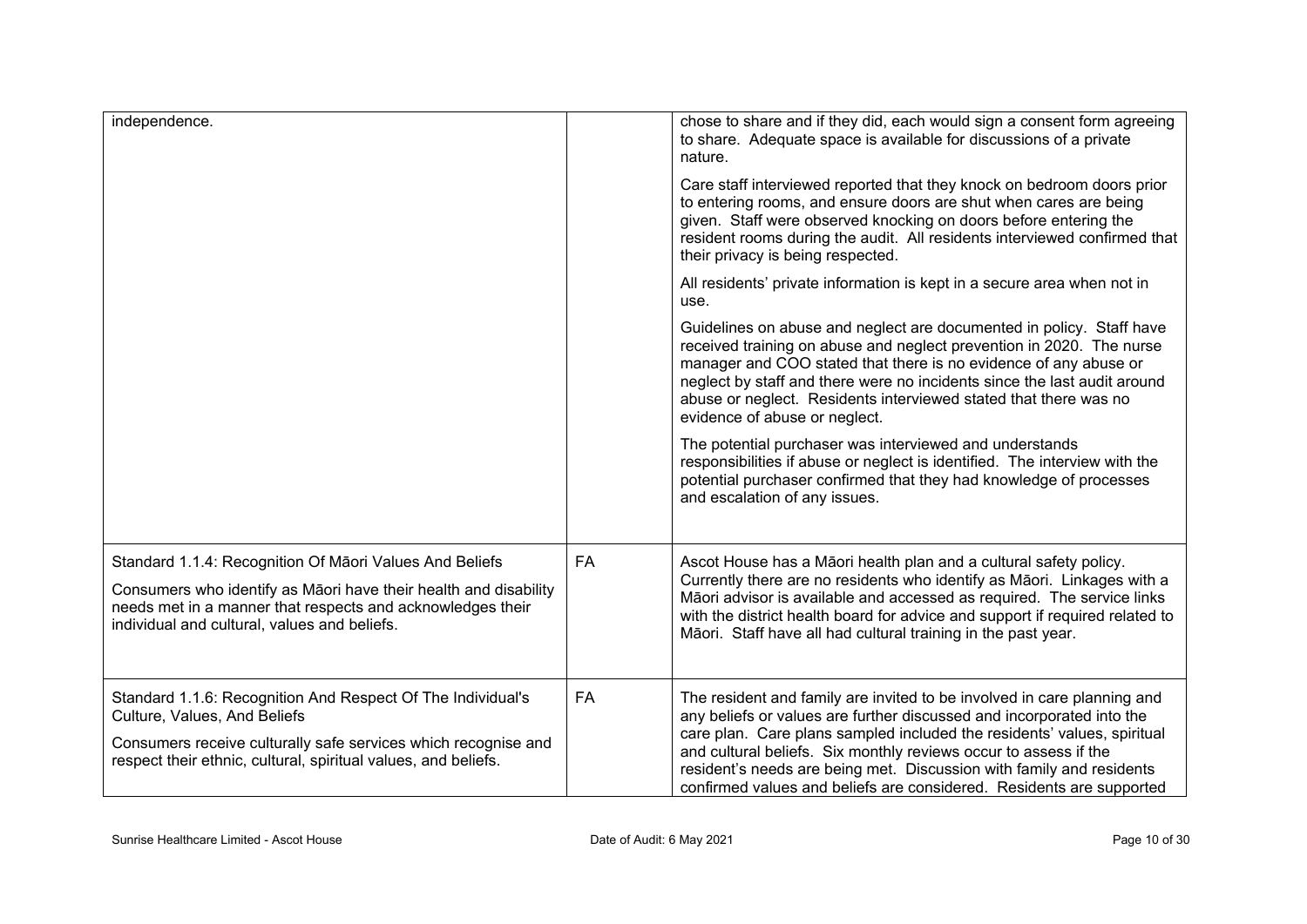|                                                                                                                                                  |    | to attend church services of their choice and there are weekly spiritual<br>services for residents.<br>There are no residents who do not speak English. The nurse manager<br>and staff stated that they would use interpreting services through the<br>district health board as required and staff themselves speak different<br>languages.<br>The potential purchaser stated that they have links with the district<br>health board already and will access these when required.                                                                                                                                                                                                                                                                                                                                                                                                                                                                                                                                                                                                                                                                                                                                                                                                                                                                                                                                                                                                          |
|--------------------------------------------------------------------------------------------------------------------------------------------------|----|--------------------------------------------------------------------------------------------------------------------------------------------------------------------------------------------------------------------------------------------------------------------------------------------------------------------------------------------------------------------------------------------------------------------------------------------------------------------------------------------------------------------------------------------------------------------------------------------------------------------------------------------------------------------------------------------------------------------------------------------------------------------------------------------------------------------------------------------------------------------------------------------------------------------------------------------------------------------------------------------------------------------------------------------------------------------------------------------------------------------------------------------------------------------------------------------------------------------------------------------------------------------------------------------------------------------------------------------------------------------------------------------------------------------------------------------------------------------------------------------|
| Standard 1.1.7: Discrimination<br>Consumers are free from any discrimination, coercion,<br>harassment, sexual, financial, or other exploitation. | FA | Staff described implementation of policies and processes around<br>boundaries relating to discrimination, abuse and neglect, harassment,<br>and exploitation. Training includes discussion of the staff code of<br>conduct and prevention of inappropriate care. Staff interviewed stated<br>that they were aware of the policies and were active in identifying any<br>issues that relate to the policy.<br>Job descriptions include responsibilities of the position and signed<br>copies of all employment documents are included in the staff files<br>sampled. Staff comply with confidentiality and the code of conduct. Job<br>descriptions include responsibilities of the position with a job description<br>sighted in staff files sampled.<br>The orientation and employee agreement provided to staff on induction<br>includes standards of conduct. Interviews with staff confirmed their<br>understanding of professional boundaries, including the boundaries of<br>the caregivers' role and responsibilities.<br>Residents and family interviewed confirmed that they would formally<br>complain to management if they felt that they were discriminated<br>against. There were no complaints recorded in the complaints register<br>since the last audit relating to any form of discrimination or exploitation.<br>The potential purchaser was able to describe signs and symptoms of<br>abuse and neglect along with clear processes to escalate if ever<br>identified. |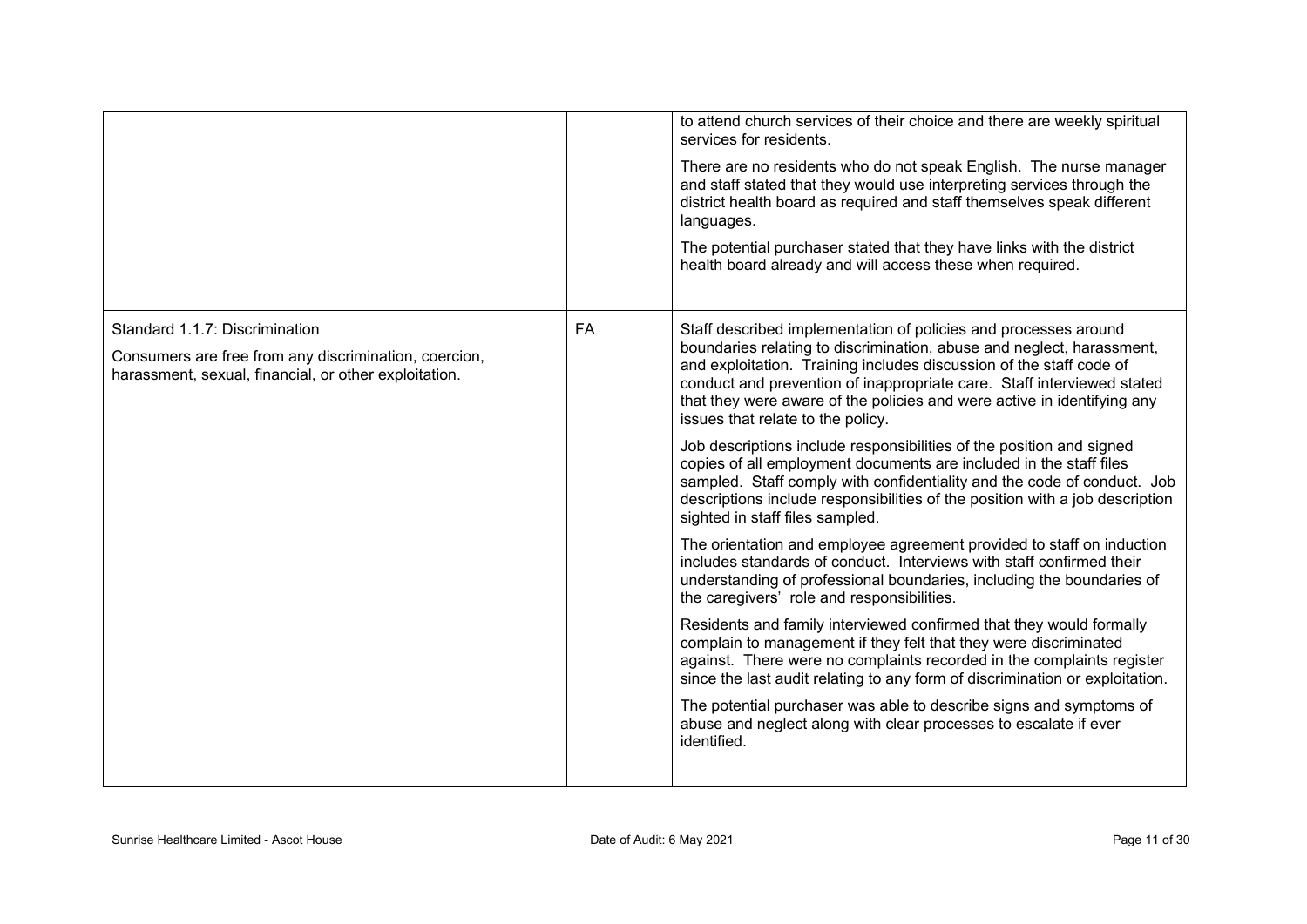| Standard 1.1.8: Good Practice<br>Consumers receive services of an appropriate standard.                                                                       | <b>FA</b> | The chief operating officer and nurse manager described being<br>committed to providing services of a high standard, based on the<br>service philosophy of care and shared values. This was observed<br>during the day with the staff demonstrating a caring attitude towards the<br>residents. The service has continued to review practice and to monitor<br>quality and risk.<br>All residents and family member interviewed were very positive about<br>the care provided. The general practitioner was very satisfied with the<br>care provided and stated that any issues were escalated in a timely<br>manner. The general practitioner also stated that the staff and general<br>practitioner have been working in the service for a long time and<br>understand any challenges and manage these well.<br>The service is using electronic quality and risk management. There are<br>policies and procedures which have been developed by an external<br>consultant.<br>Staff have a sound understanding of principles of aged care and stated<br>that they feel supported by the nurse manager and chief operating<br>officer. Monthly meetings enhance communication between the staff<br>and provide consistency of care. |
|---------------------------------------------------------------------------------------------------------------------------------------------------------------|-----------|-------------------------------------------------------------------------------------------------------------------------------------------------------------------------------------------------------------------------------------------------------------------------------------------------------------------------------------------------------------------------------------------------------------------------------------------------------------------------------------------------------------------------------------------------------------------------------------------------------------------------------------------------------------------------------------------------------------------------------------------------------------------------------------------------------------------------------------------------------------------------------------------------------------------------------------------------------------------------------------------------------------------------------------------------------------------------------------------------------------------------------------------------------------------------------------------------------------------------------------|
|                                                                                                                                                               |           | The potential purchaser stated that they would continue using all<br>existing systems in the service as these had been tried and proved.                                                                                                                                                                                                                                                                                                                                                                                                                                                                                                                                                                                                                                                                                                                                                                                                                                                                                                                                                                                                                                                                                            |
| Standard 1.1.9: Communication<br>Service providers communicate effectively with consumers and<br>provide an environment conducive to effective communication. | FA        | There is a policy to guide staff on the process around open disclosure<br>and for residents who do not have any family to notify. The chief<br>operating officer and nurse manager confirmed family are kept informed.<br>Relatives stated they are notified promptly of any incidents/accidents.<br>There is documented evidence the family had been notified promptly of<br>accidents/incidents in all incidents reviewed.                                                                                                                                                                                                                                                                                                                                                                                                                                                                                                                                                                                                                                                                                                                                                                                                        |
|                                                                                                                                                               |           | Resident meetings encourage open discussion around the services<br>provided (meeting minutes sighted).                                                                                                                                                                                                                                                                                                                                                                                                                                                                                                                                                                                                                                                                                                                                                                                                                                                                                                                                                                                                                                                                                                                              |
|                                                                                                                                                               |           | Non-subsidised residents are advised in writing of their eligibility and the<br>process to become a subsidised resident should they wish to do so.<br>The nurse manager stated that information is given to a potential                                                                                                                                                                                                                                                                                                                                                                                                                                                                                                                                                                                                                                                                                                                                                                                                                                                                                                                                                                                                             |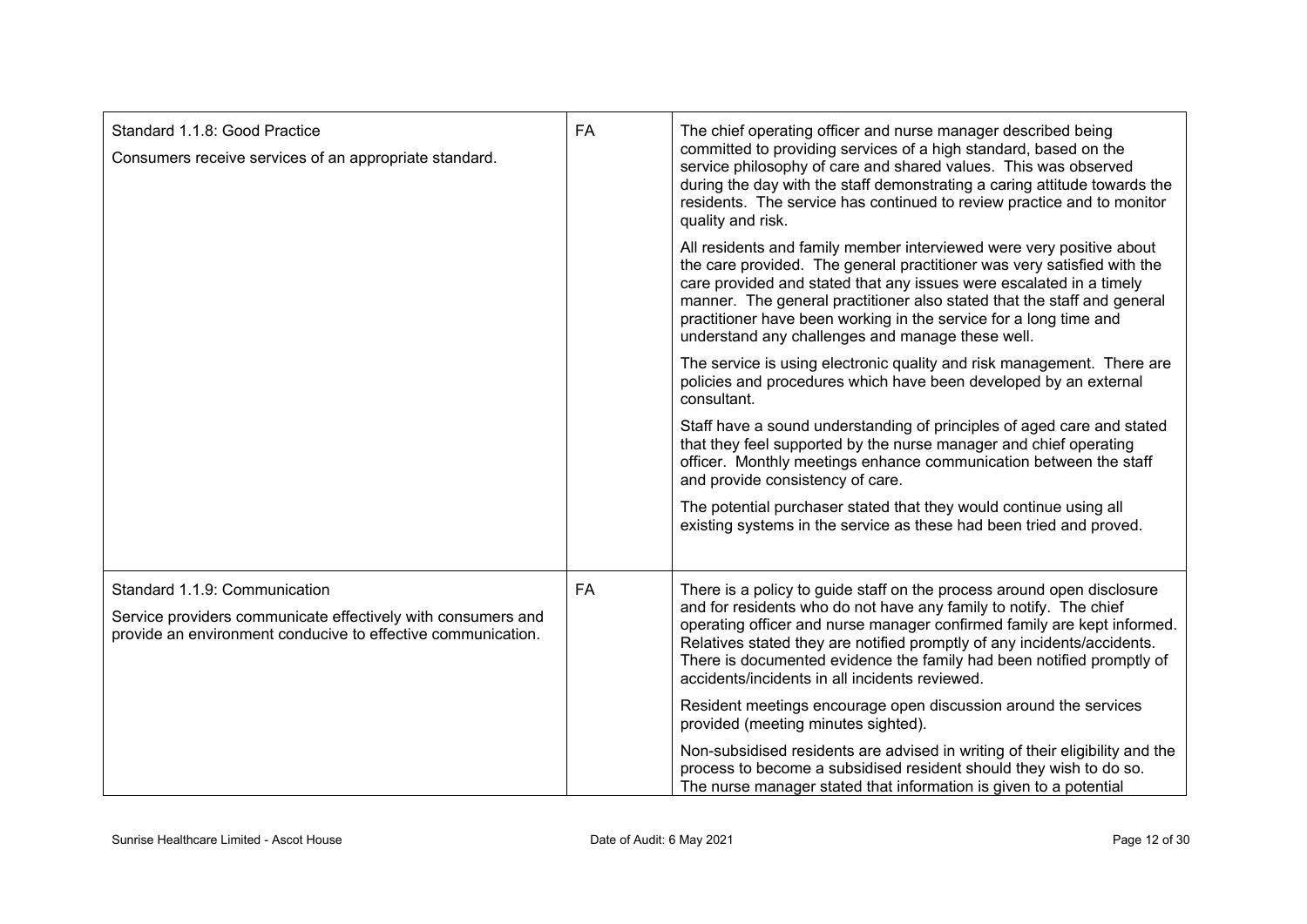|                                                                                                                                                                  |           | resident and family by the need's assessment service as well as the<br>service at the time of enquiry into the service and when entering the<br>service.<br>There is access to an interpreter service as required.<br>During the lockdown period of the Covid pandemic, there was evidence<br>that the service had connected with residents and family through zoom<br>and through emails. Residents were kept well informed. The potential<br>purchaser described management of Covid-19 in other facilities with<br>these matching Ministry of Health and district health board instructions. |
|------------------------------------------------------------------------------------------------------------------------------------------------------------------|-----------|-------------------------------------------------------------------------------------------------------------------------------------------------------------------------------------------------------------------------------------------------------------------------------------------------------------------------------------------------------------------------------------------------------------------------------------------------------------------------------------------------------------------------------------------------------------------------------------------------|
| Standard 1.2.1: Governance<br>The governing body of the organisation ensures services are<br>planned, coordinated, and appropriate to the needs of<br>consumers. | <b>FA</b> | Ascot House provides care for up to 27 rest home level of care<br>residents. On the day of audit, there were 21 residents, with 20 of the<br>21 under the Age-Related Care Contract. One is a private paying<br>resident. There were no residents under a long-term chronic health<br>condition contract and none under a respite care contract.<br>The service has a business plan 2021-2022 and this is reviewed<br>quarterly. The business plan identifies the purpose, values, and scope<br>of the business.                                                                                |
|                                                                                                                                                                  |           | Ascot House was purchased in September 2020. The chief operating<br>officer has attended in excess of eight hours of professional<br>development and is on site at regular times during the week. The nurse<br>manager has attended extensive training in the past year with some<br>forums facilitated by the district health board in the last year. The nurse<br>manager has over 15 years' experience in aged care. Both the chief<br>operating officer and nurse manager have a wealth of knowledge both<br>of aged care and of service delivery.                                          |
|                                                                                                                                                                  |           | The potential purchaser owns three other facilities. The proposed sale<br>of the business is set for 17 June 2021 or the date of confirmation<br>through the audit. The COO and the potential purchaser stated that the<br>COO would be on site for 20 working days to work with the potential<br>purchaser so that the business has stability during the handover period.<br>A transition plan has been documented by the potential purchaser. The<br>potential purchaser will be facility manager following a successful sale.                                                                |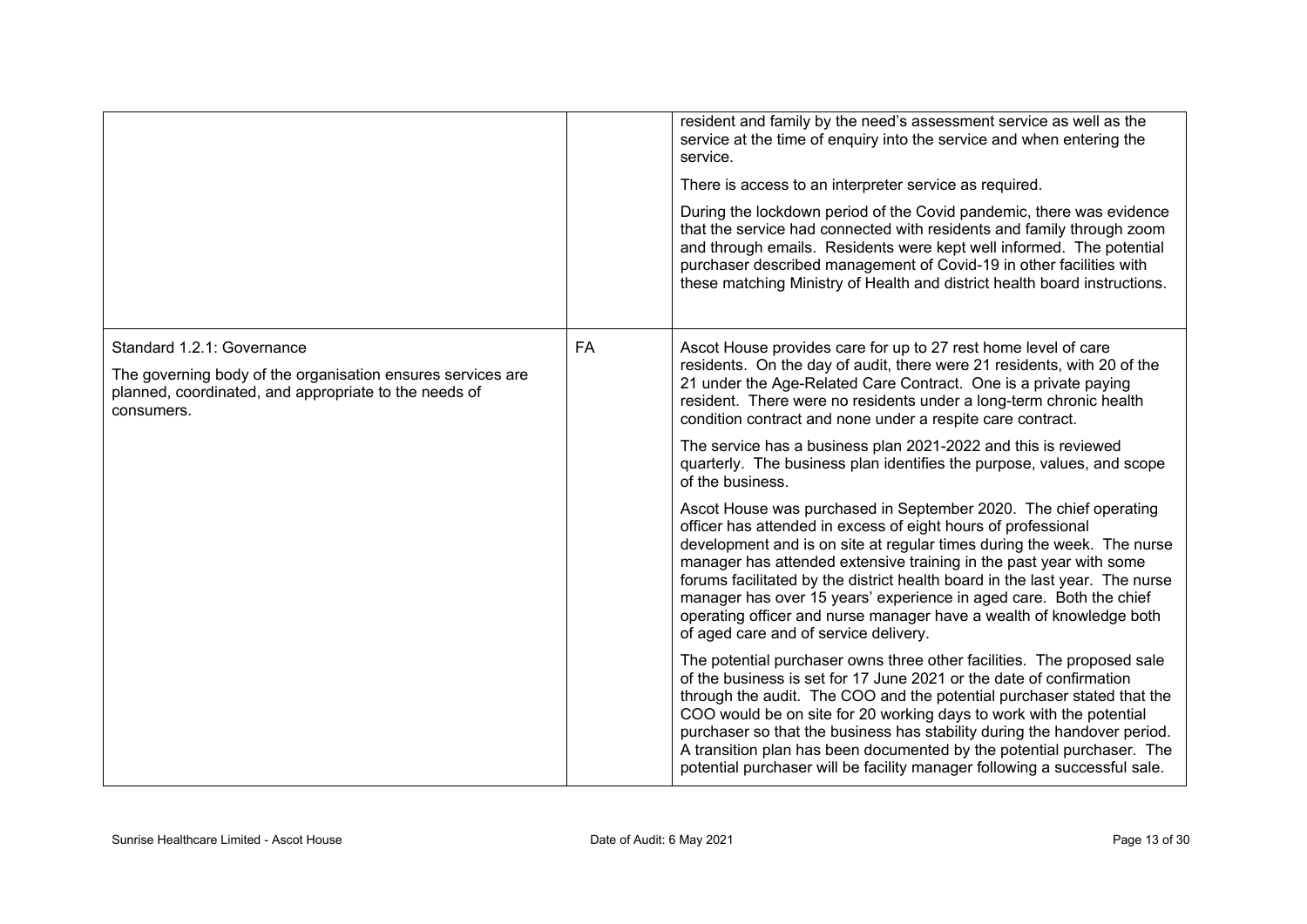| Standard 1.2.2: Service Management<br>The organisation ensures the day-to-day operation of the service<br>is managed in an efficient and effective manner which ensures<br>the provision of timely, appropriate, and safe services to<br>consumers. | <b>FA</b> | The nurse manager provides cover in the absence of the chief operating<br>officer as required. The chief operating officer (registered nurse with a<br>current practicing certificate) provides cover for the nurse manager if on<br>leave.<br>The COO stated they would provide support for both the nurse manager<br>and the registered nurse should either be on leave. They also stated<br>that the COO and chief executive officer would work together to provide<br>cover if one was on leave.<br>The potential purchaser stated that the other facility managers and<br>clinical managers would provide support to the facility should the facility<br>manager or nurse manager be on leave.                                                                                                                                                                                                                                                                                                                                                                                                                                                                                                                                                                                                                                                                                                                                      |
|-----------------------------------------------------------------------------------------------------------------------------------------------------------------------------------------------------------------------------------------------------|-----------|------------------------------------------------------------------------------------------------------------------------------------------------------------------------------------------------------------------------------------------------------------------------------------------------------------------------------------------------------------------------------------------------------------------------------------------------------------------------------------------------------------------------------------------------------------------------------------------------------------------------------------------------------------------------------------------------------------------------------------------------------------------------------------------------------------------------------------------------------------------------------------------------------------------------------------------------------------------------------------------------------------------------------------------------------------------------------------------------------------------------------------------------------------------------------------------------------------------------------------------------------------------------------------------------------------------------------------------------------------------------------------------------------------------------------------------|
| Standard 1.2.3: Quality And Risk Management Systems<br>The organisation has an established, documented, and<br>maintained quality and risk management system that reflects<br>continuous quality improvement principles.                            | <b>FA</b> | Ascot House has a new quality and risk management system that<br>includes policies and quality and risk management systems. The new<br>system has been embedded in the service. The COO and the nurse<br>manager use the system for the patient management system and for the<br>quality programme with data inputted into the programme. The<br>programme allows for collation of data, graphs and reporting.<br>The nurse manager and COO provide monthly reports with these<br>presented at staff meetings. These define progress against indicators<br>for infection control, complaints, incidents and accidents including falls.<br>The minutes of the monthly meetings captured results of audits, surveys<br>and service delivery with improvements noted. The nurse manager and<br>two caregivers interviewed were aware of quality data results, trends,<br>and corrective actions. There is evidence of resolution of issues if<br>corrective action plans are put in place or hazards are identified.<br>There are policies and procedures purchased from an external<br>consultant with these updated as required. Staff confirmed they are<br>made aware of any new/reviewed policies. There are no plans to<br>change the policies and procedures once the sale is confirmed.<br>Annual resident and relative surveys are conducted. The resident and<br>family survey has been completed for 2021 and this shows a 91.5% |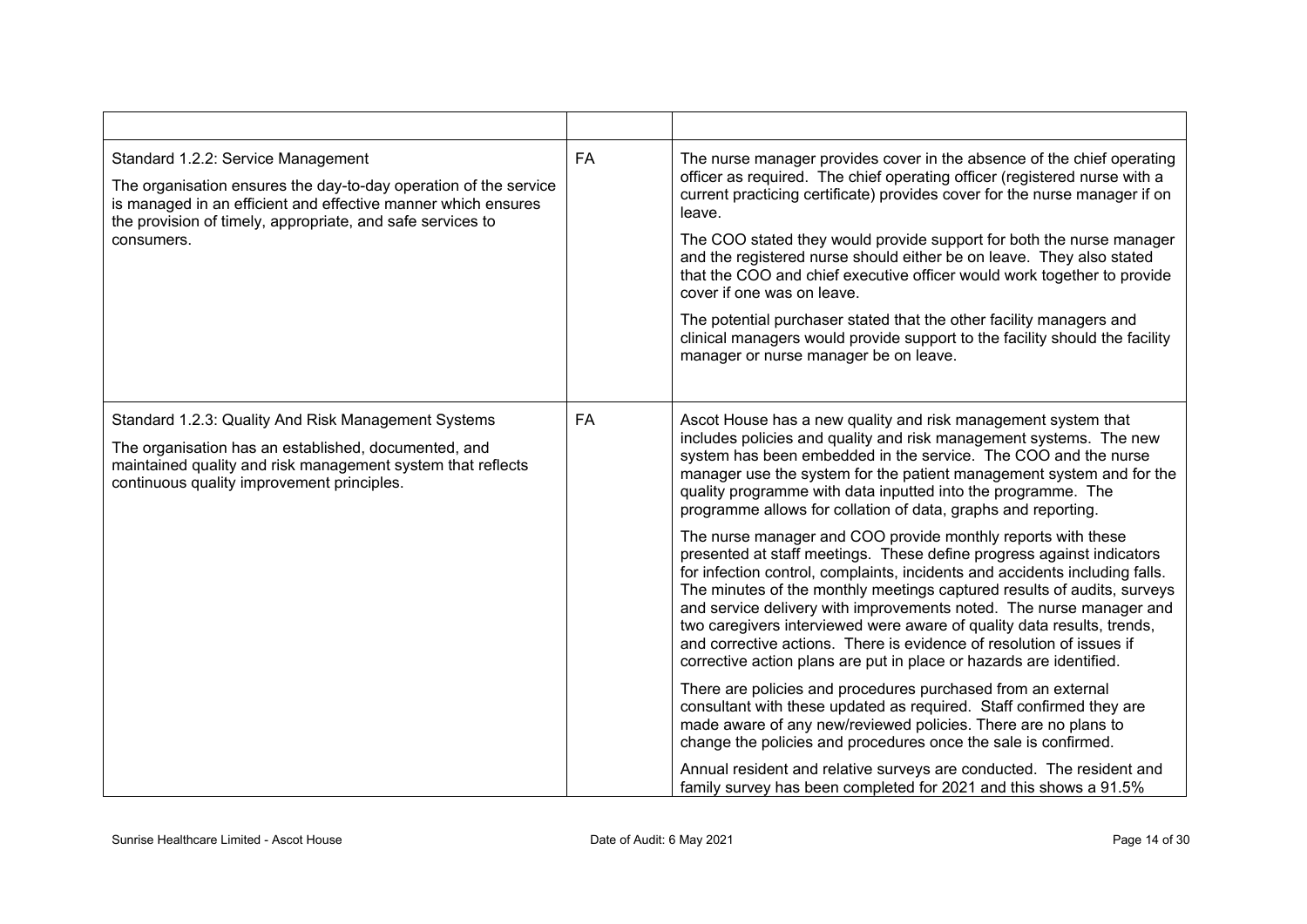|                                                                                                                                                                                                                                                     |    | satisfaction with the service. There are no real areas for improvement<br>identified.<br>There is an internal audit schedule that is well implemented. The COO<br>completes the audits. Corrective action plans are documented with<br>evidence of resolution of issues. A monthly summary of internal audit<br>outcomes is documented by the COO and provided to the management<br>and staff meetings for discussion.<br>There is an implemented health and safety and risk management<br>system in place including policies to guide practice. The health and<br>safety representative (COO) is responsible for health and safety audits<br>of the environment. There is a current hazard register. Staff confirmed<br>they are kept informed on health and safety matters at meetings. Falls<br>prevention strategies are in place that includes the analysis of falls<br>incidents and the identification of interventions on a case-by-case basis<br>to minimise future falls.<br>There are no planned changes to the quality, risk management or health<br>and safety systems should the sale be realised. |
|-----------------------------------------------------------------------------------------------------------------------------------------------------------------------------------------------------------------------------------------------------|----|------------------------------------------------------------------------------------------------------------------------------------------------------------------------------------------------------------------------------------------------------------------------------------------------------------------------------------------------------------------------------------------------------------------------------------------------------------------------------------------------------------------------------------------------------------------------------------------------------------------------------------------------------------------------------------------------------------------------------------------------------------------------------------------------------------------------------------------------------------------------------------------------------------------------------------------------------------------------------------------------------------------------------------------------------------------------------------------------------------------|
| Standard 1.2.4: Adverse Event Reporting<br>All adverse, unplanned, or untoward events are systematically<br>recorded by the service and reported to affected consumers and<br>where appropriate their family/whanau of choice in an open<br>manner. | FA | Fourteen accident/incident forms for recent months in 2021 were<br>sampled. The nurse manager reviews all incidents and accidents, and a<br>clinical assessment is completed within a timely manner (link 1.3.6.1).<br>Accidents/incidents were recorded in the resident progress notes in the<br>electronic resident information system.<br>The service collects incident and accident data and reports aggregated<br>figures to the staff meeting. Staff interviewed confirmed incident and<br>accident data are discussed at the staff meeting and information and<br>graphs are made available.<br>Discussions with the nurse manager and the COO confirmed an<br>awareness of the requirement to notify relevant authorities in relation to<br>essential notifications. There have been no notifications or<br>investigations by external authorities since the last audit. The potential<br>purchaser is also able to describe essential notifications.                                                                                                                                                    |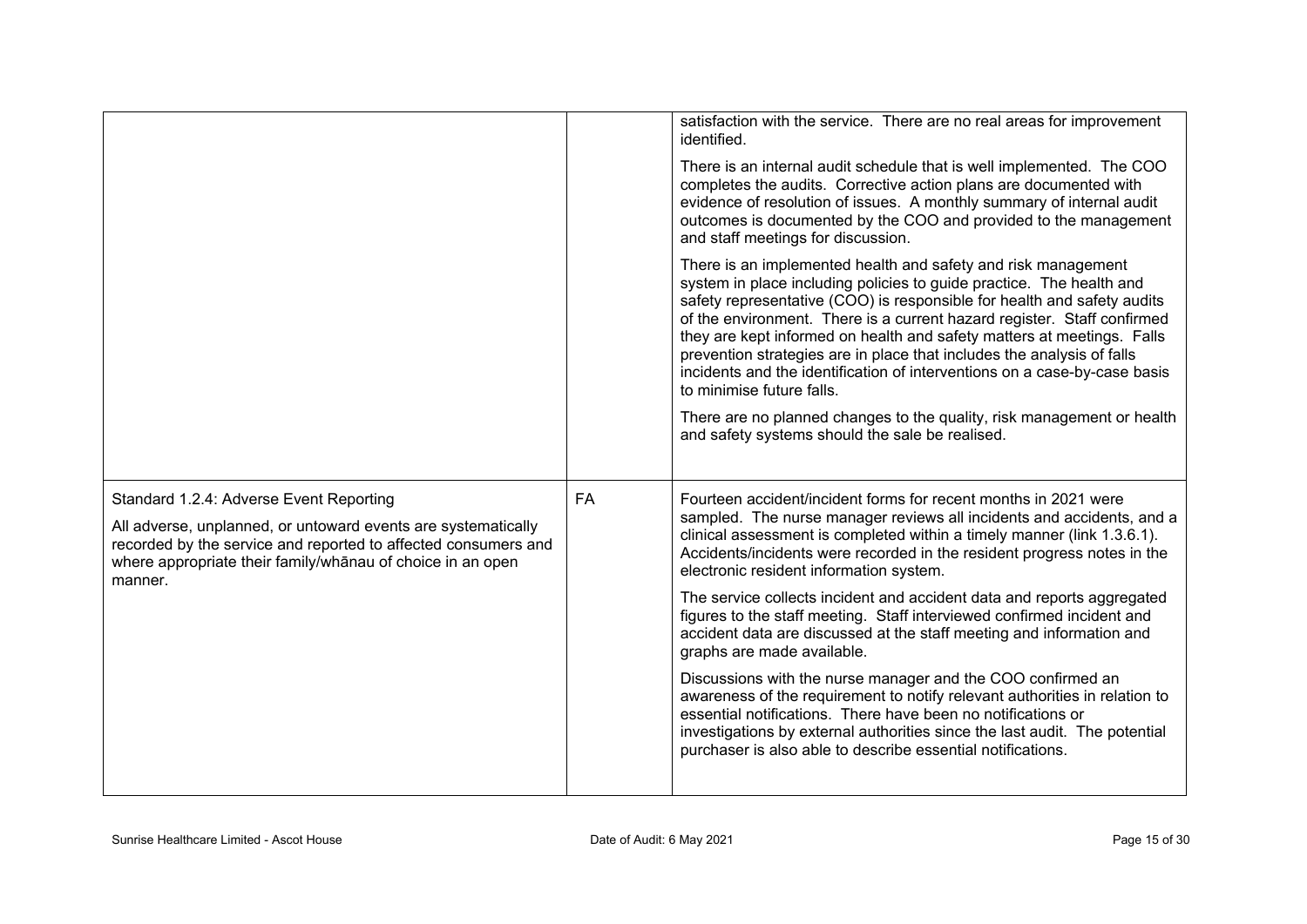| Standard 1.2.7: Human Resource Management<br>Human resource management processes are conducted in<br>accordance with good employment practice and meet the<br>requirements of legislation. | <b>FA</b> | There are human resources policies to support recruitment practices.<br>Five staff files sampled (nurse manager, two caregivers, activities<br>coordinator, and cook) contained all relevant employment<br>documentation. A current practising certificate was sighted for the nurse<br>manager and for allied health professionals. The service has an<br>orientation programme in place that provides new staff with relevant<br>information for safe work practice. Staff interviewed believed new staff<br>were adequately orientated to the service on employment.<br>There is an education planner in place that covers compulsory<br>education requirements over a two-year period. An online education<br>programme continues to be used by staff. The service has received a<br>rating of continuous improvement for the way in which it has continued<br>to improve the training programme since the last audit.<br>Both the COO and the nurse manager are interRAI trained. Clinical<br>staff complete competencies relevant to their role including medication,<br>and safe manual handling.<br>The potential purchaser has two other services with registered nurses<br>who are interRAI trained. The potential purchaser confirmed that they<br>will be able to support the nurse manager to complete interRAI<br>assessments if required.<br>There are seven caregivers, and all have completed some Careerforce<br>training. There are now four staff with Careerforce level four completed;<br>two with level 3 completed; one with level two.<br>There are no planned changes to the training programme if the<br>proposed sale goes ahead. |
|--------------------------------------------------------------------------------------------------------------------------------------------------------------------------------------------|-----------|---------------------------------------------------------------------------------------------------------------------------------------------------------------------------------------------------------------------------------------------------------------------------------------------------------------------------------------------------------------------------------------------------------------------------------------------------------------------------------------------------------------------------------------------------------------------------------------------------------------------------------------------------------------------------------------------------------------------------------------------------------------------------------------------------------------------------------------------------------------------------------------------------------------------------------------------------------------------------------------------------------------------------------------------------------------------------------------------------------------------------------------------------------------------------------------------------------------------------------------------------------------------------------------------------------------------------------------------------------------------------------------------------------------------------------------------------------------------------------------------------------------------------------------------------------------------------------------------------------------------------------------------------------------|
| Standard 1.2.8: Service Provider Availability<br>Consumers receive timely, appropriate, and safe service from<br>suitably qualified/skilled and/or experienced service providers.          | FA        | The service has a documented rationale for determining staffing levels<br>and skill mixes for safe service delivery. A roster provides sufficient and<br>appropriate coverage for the effective delivery of care and support. The<br>COO is on site most days of the week to support the nurse manager<br>with clinical issues and to complete maintenance and is available after<br>hours. The nurse manager is on duty 40 hours per week and on-call.<br>There are three caregivers on duty in the morning on weekdays (one                                                                                                                                                                                                                                                                                                                                                                                                                                                                                                                                                                                                                                                                                                                                                                                                                                                                                                                                                                                                                                                                                                                                 |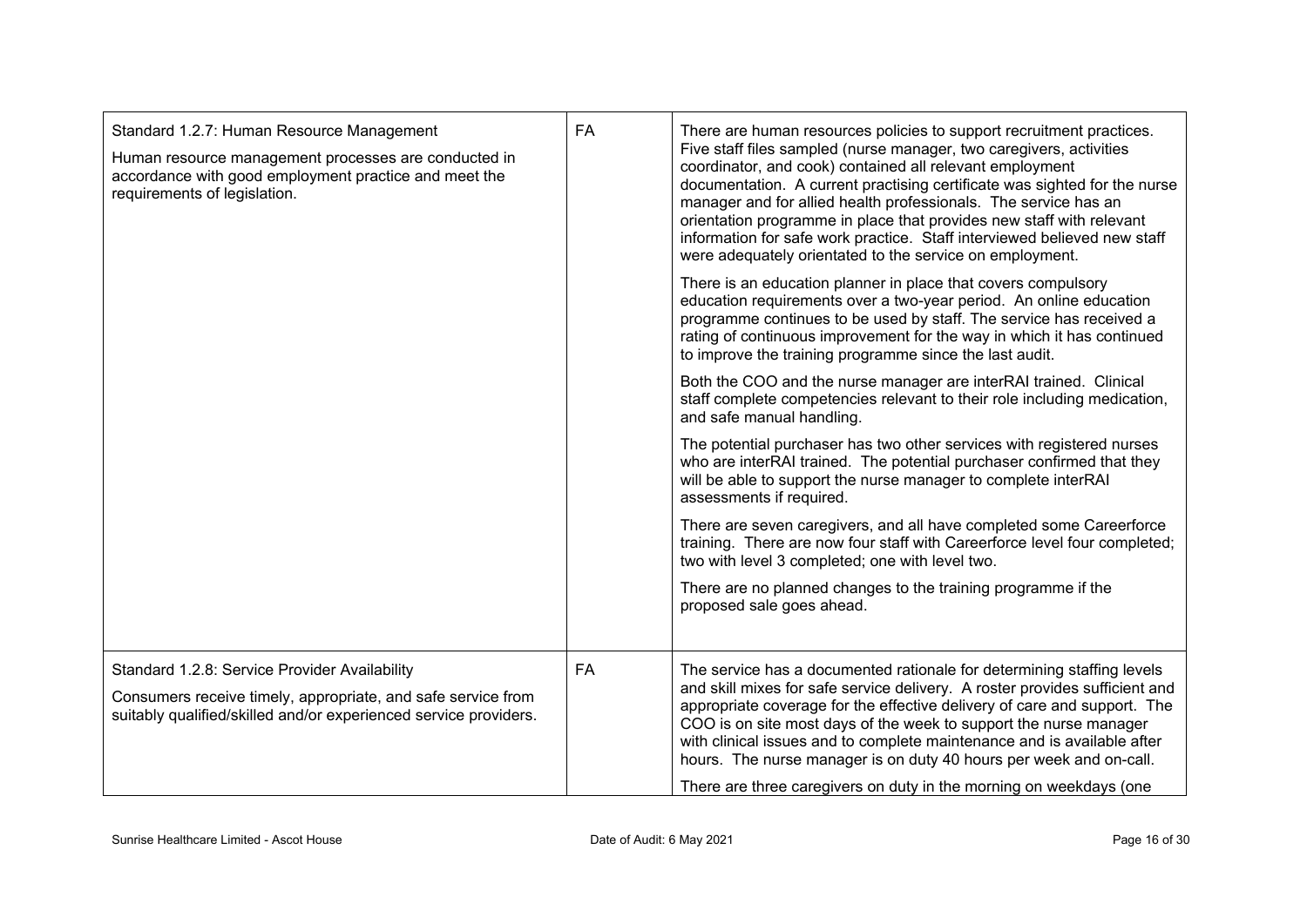|                                                                                                                                                                                                      |           | short and two long shifts), two caregivers on afternoon shifts (both full<br>shifts), and one on overnight. The caregivers, residents and family<br>interviewed stated there are sufficient staff on duty at all times.<br>A review of the rosters for 2021 confirmed that staff were replaced when<br>on leave with staff interviewed also confirming this.<br>There are no plans to change staffing levels if the service is purchased.<br>The potential purchaser stated that they will be able to provide support<br>at any time if required and they will be able to respond to requests for<br>extra staffing in response to acuity and numbers should extra support be<br>required.                                           |
|------------------------------------------------------------------------------------------------------------------------------------------------------------------------------------------------------|-----------|--------------------------------------------------------------------------------------------------------------------------------------------------------------------------------------------------------------------------------------------------------------------------------------------------------------------------------------------------------------------------------------------------------------------------------------------------------------------------------------------------------------------------------------------------------------------------------------------------------------------------------------------------------------------------------------------------------------------------------------|
| Standard 1.2.9: Consumer Information Management Systems<br>Consumer information is uniquely identifiable, accurately<br>recorded, current, confidential, and accessible when required.               | <b>FA</b> | The resident files are appropriate to the service type. All relevant initial<br>information is recorded within required timeframes into the resident's<br>individual record held on the electronic resident information system. All<br>resident records containing personal information are kept confidential.<br>Entries were legible, dated and signed by the relevant caregiver or<br>registered nurse, including designation.<br>The computer-based system is accessed by staff. Information is<br>protected and stored on the "cloud" which is accessible from another<br>site should there be a prolonged power failure.<br>There are no planned changes to the record management system<br>should the proposed sale go ahead. |
| Standard 1.3.1: Entry To Services<br>Consumers' entry into services is facilitated in a competent,<br>equitable, timely, and respectful manner, when their need for<br>services has been identified. | <b>FA</b> | There is an implemented organisational admission policy. All residents<br>have a needs assessment completed prior to entry that identifies the<br>level of care required. The nurse manager and chief operations officer<br>screen all potential enquiries to ensure the service can meet the<br>required level of care and specific needs of the resident.<br>An information pack including all relevant aspects of the service,<br>advocacy and health and disability information is given to<br>residents/families/whānau at entry. All relatives interviewed were<br>familiar with the contents of the pack. The admission agreement                                                                                             |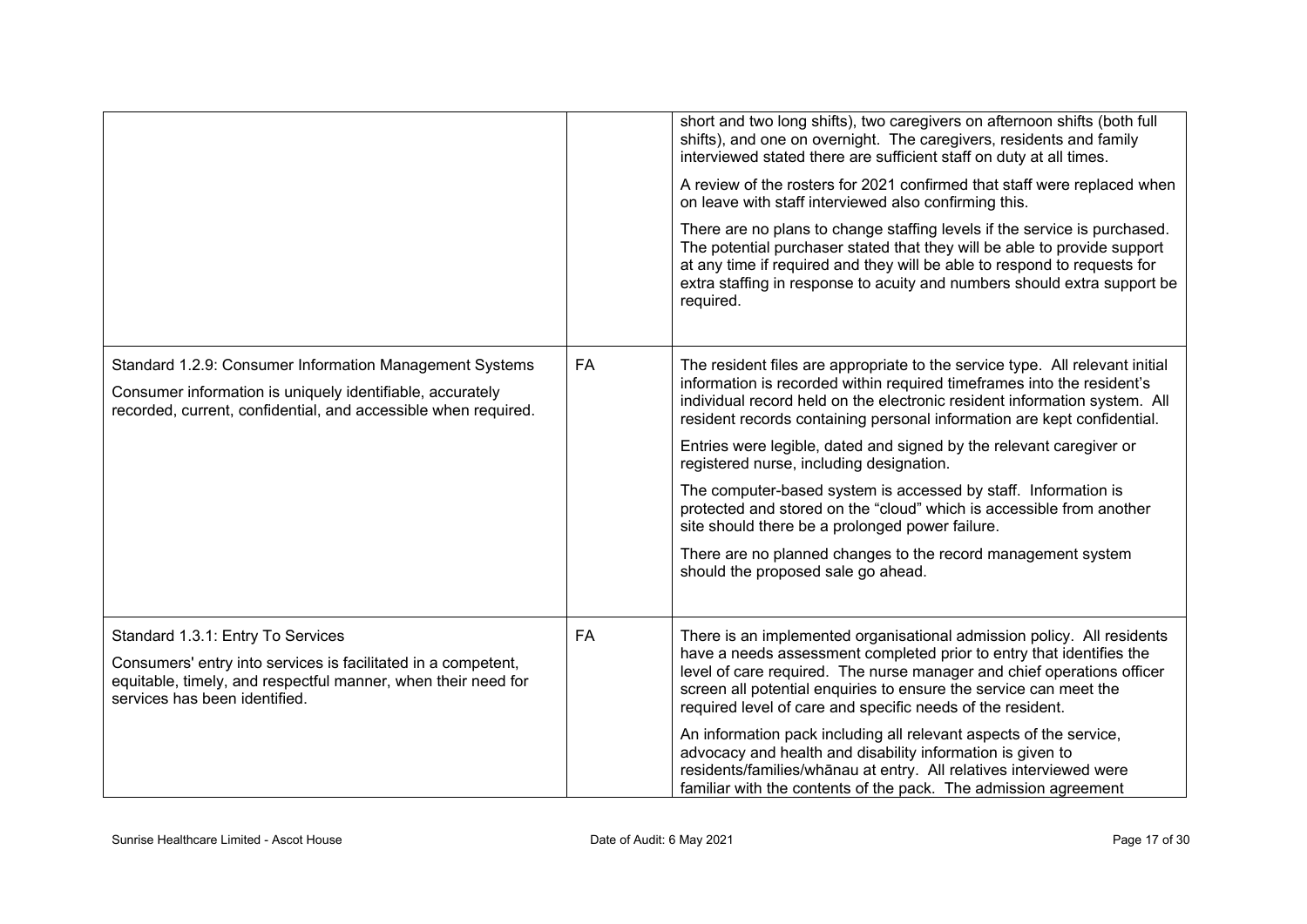|                                                                                                                                                                                         |           | provides information on services which are excluded, and examples of<br>how services can be accessed that are not included in the agreement.                                                                                                                                                                                                                                                                                                                                                                                                                                                                                                                                                                                                                                                                                                                                                                                                                                                                                                                                                                                                                                        |
|-----------------------------------------------------------------------------------------------------------------------------------------------------------------------------------------|-----------|-------------------------------------------------------------------------------------------------------------------------------------------------------------------------------------------------------------------------------------------------------------------------------------------------------------------------------------------------------------------------------------------------------------------------------------------------------------------------------------------------------------------------------------------------------------------------------------------------------------------------------------------------------------------------------------------------------------------------------------------------------------------------------------------------------------------------------------------------------------------------------------------------------------------------------------------------------------------------------------------------------------------------------------------------------------------------------------------------------------------------------------------------------------------------------------|
| Standard 1.3.10: Transition, Exit, Discharge, Or Transfer<br>Consumers experience a planned and coordinated transition,<br>exit, discharge, or transfer from services.                  | <b>FA</b> | The service has a policy that describes guidelines for death, discharge,<br>transfer, documentation and follow up. A record of transfer<br>documentation is kept on the resident's file. All relevant information is<br>documented and communicated to the receiving health provider or<br>service. The DHB 'yellow envelope' initiative is used to ensure the<br>appropriate information is received on transfer to hospital and on<br>discharge from hospital back to the facility. Communication with family<br>is made. Care staff interviewed could accurately describe the procedure<br>and documentation required for a resident transfer out of, and admission<br>in to the facility.                                                                                                                                                                                                                                                                                                                                                                                                                                                                                       |
| Standard 1.3.12: Medicine Management<br>Consumers receive medicines in a safe and timely manner that<br>complies with current legislative requirements and safe practice<br>guidelines. | PA Low    | There are comprehensive policies and procedures in place for all<br>aspects of medication management, including self-administration.<br>There were no residents self-administering on the day of audit. There<br>are no standing orders. There are no vaccines stored on site.<br>The facility uses an electronic and robotic pack system. Medications<br>are checked on arrival and any pharmacy errors recorded and fed back<br>to the supplying pharmacy. RNs and medication competent caregivers<br>administer all medications. Staff attend annual education and have an<br>annual medication competency completed. The nurse manager is<br>syringe driver trained by the hospice. The medication fridge and room<br>temperatures are checked daily. Eye drops are dated once opened.<br>Staff sign for the administration of medications electronically. Ten<br>medication charts were reviewed. Medications are reviewed at least<br>three-monthly by the GP. There was photo identification and allergy<br>status recorded. 'As required' medications had indications for use<br>charted. Weekly stocktakes of controlled medications were not<br>consistently carried out. |
|                                                                                                                                                                                         |           | There are no plans to change the medication system if the sale is<br>realised.                                                                                                                                                                                                                                                                                                                                                                                                                                                                                                                                                                                                                                                                                                                                                                                                                                                                                                                                                                                                                                                                                                      |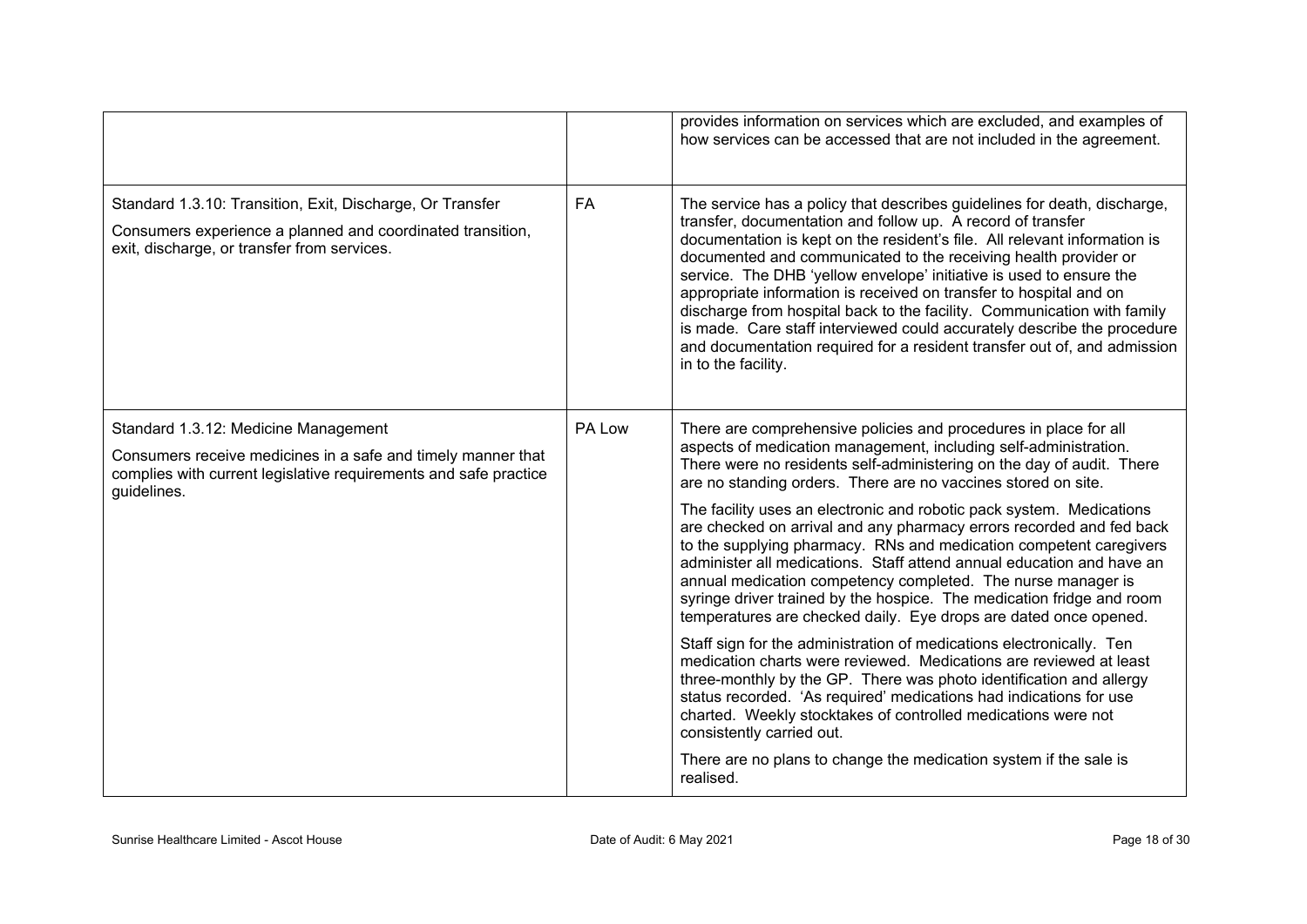| Standard 1.3.13: Nutrition, Safe Food, And Fluid Management<br>A consumer's individual food, fluids and nutritional needs are<br>met where this service is a component of service delivery.                                     | <b>FA</b> | The lead cook oversees food procurement, and all cooking is<br>undertaken on site. There is a seasonal four-week winter and summer<br>menu, which is reviewed by an external contracted dietitian. A resident<br>nutritional profile is developed for each resident on admission, and this<br>is provided to the kitchen staff by the registered nurse. The kitchen is<br>able to meet the needs of residents who require special diets, and the<br>cooks work closely with the registered nurse on duty. Lip plates are<br>available as required. Supplements are provided to residents with<br>identified weight loss issues.                                     |
|---------------------------------------------------------------------------------------------------------------------------------------------------------------------------------------------------------------------------------|-----------|---------------------------------------------------------------------------------------------------------------------------------------------------------------------------------------------------------------------------------------------------------------------------------------------------------------------------------------------------------------------------------------------------------------------------------------------------------------------------------------------------------------------------------------------------------------------------------------------------------------------------------------------------------------------|
|                                                                                                                                                                                                                                 |           | There is a food control plan expiring July 2021. Both cooks are trained<br>in safe food handling. Staff were observed to be wearing correct<br>personal protective clothing. End-cooked and serving temperatures are<br>taken on each meal. Chiller and freezer temperatures are taken daily.<br>Cleaning schedules are maintained. All foods were date labelled in the<br>pantry, chiller and freezers. Resident meetings, surveys and one to one<br>interaction with the cook on duty allows the opportunity for resident<br>feedback on the meals and food services generally. Residents and<br>family members interviewed indicated satisfaction with the food. |
| Standard 1.3.2: Declining Referral/Entry To Services<br>Where referral/entry to the service is declined, the immediate<br>risk to the consumer and/or their family/whānau is managed by<br>the organisation, where appropriate. | <b>FA</b> | The reason for declining service entry to potential residents should this<br>occur, is communicated to the potential resident or family/whanau and<br>they are directed to the original referral agent for further information.<br>The reasons for declining entry would be if the service had no beds<br>available or could not provide the level of care.                                                                                                                                                                                                                                                                                                         |
| Standard 1.3.4: Assessment<br>Consumers' needs, support requirements, and preferences are<br>gathered and recorded in a timely manner.                                                                                          | <b>FA</b> | Files sampled indicated that all appropriate personal needs information<br>is gathered during admission in consultation with the resident and their<br>relative where appropriate. InterRAI assessments had been completed<br>for all long-term residents whose files were sampled. Overall, the goals<br>were identified through the assessment process and linked to care plan<br>interventions. Other assessment tools in use included (but not limited<br>to) nutrition, pain, pressure injury risk and continence.                                                                                                                                             |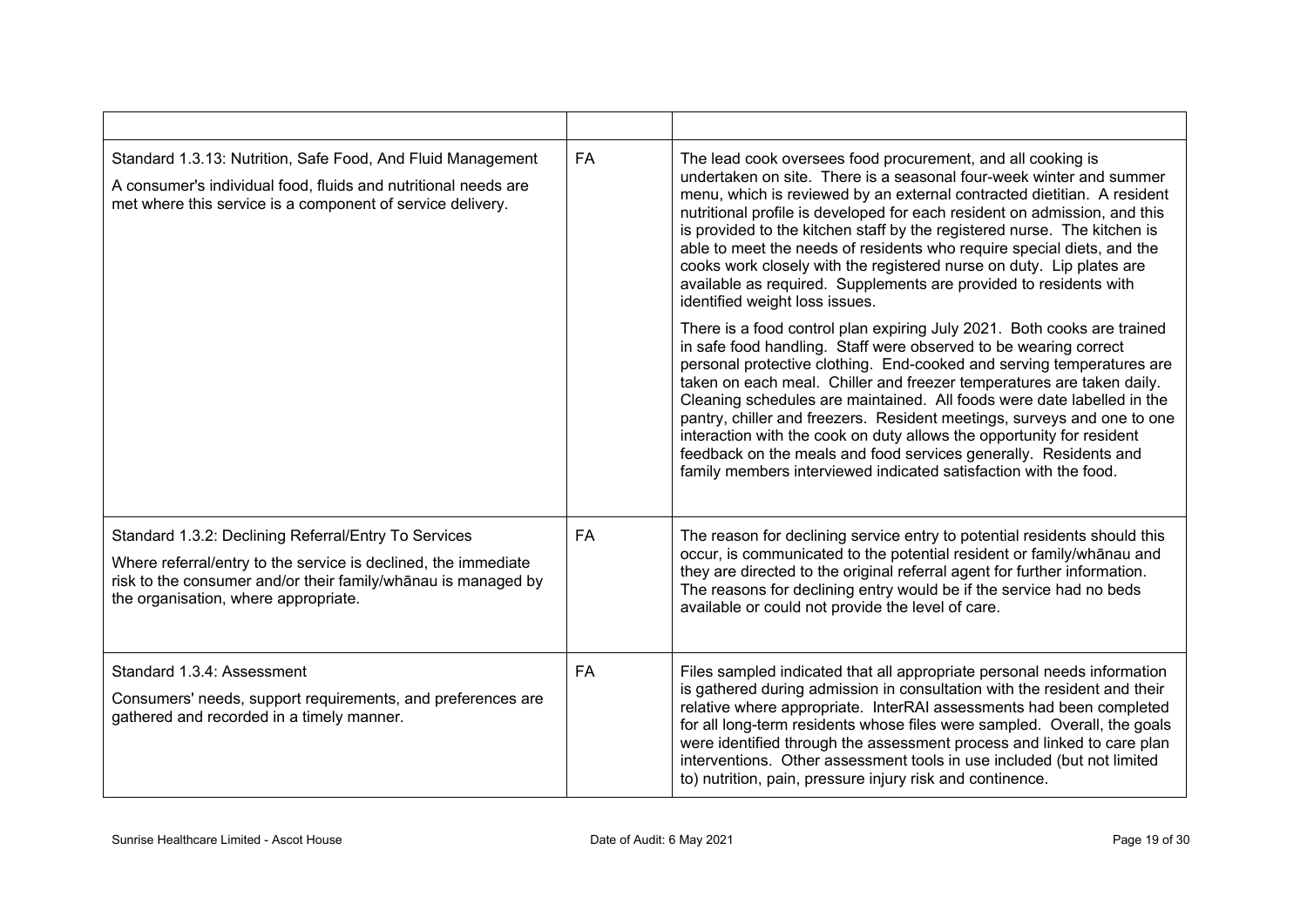| Standard 1.3.5: Planning<br>Consumers' service delivery plans are consumer focused,<br>integrated, and promote continuity of service delivery.                                                                       | <b>FA</b>      | Care plans reviewed demonstrated service integration and input from<br>allied health. Resident care plans were resident centred and support<br>needs and interventions were documented to reflect the resident's goals<br>and current health status. Family members interviewed confirmed care<br>delivery and support by staff is consistent with their expectations.<br>Residents and family stated they were involved in the care planning and<br>review process.                                                                                                                                                                                                                                                                                                                                                                                                                |
|----------------------------------------------------------------------------------------------------------------------------------------------------------------------------------------------------------------------|----------------|-------------------------------------------------------------------------------------------------------------------------------------------------------------------------------------------------------------------------------------------------------------------------------------------------------------------------------------------------------------------------------------------------------------------------------------------------------------------------------------------------------------------------------------------------------------------------------------------------------------------------------------------------------------------------------------------------------------------------------------------------------------------------------------------------------------------------------------------------------------------------------------|
| Standard 1.3.6: Service Delivery/Interventions<br>Consumers receive adequate and appropriate services in order<br>to meet their assessed needs and desired outcomes.                                                 | PA<br>Moderate | When a resident's condition changes, the RN will initiate a GP<br>consultation. Staff stated that they notify family members about any<br>changes in their relative's health status. Care plans have been updated<br>as residents' needs changed. The general practitioner interviewed was<br>complimentary of the service and care provided.<br>Care staff stated there are adequate clinical supplies and equipment<br>provided, including continence and wound care supplies and these were<br>sighted.<br>Wound assessment, wound management and evaluation forms are in<br>place for all wounds. Wound monitoring occurred as planned. Wounds<br>included one chronic wound and one skin tear.<br>Monitoring forms are in use as applicable, such as weight, vital signs,<br>and wounds. Neurological observations had not been completed to<br>meet timeframes as per policy. |
| Standard 1.3.7: Planned Activities<br>Where specified as part of the service delivery plan for a<br>consumer, activity requirements are appropriate to their needs,<br>age, culture, and the setting of the service. | FA             | There is one activity coordinator who works 21 hours a week, planning<br>and leading all activities. Residents were observed participating in<br>planned activities during the time of audit.<br>There is a weekly programme in large print on noticeboards in all areas,<br>and residents may have a copy to keep in their room. Residents have<br>the choice of a variety of activities which are varied according to<br>resident preference and need. These include exercises, happy hour,<br>crafts, games, quizzes, entertainers, pet therapy, floor games and                                                                                                                                                                                                                                                                                                                 |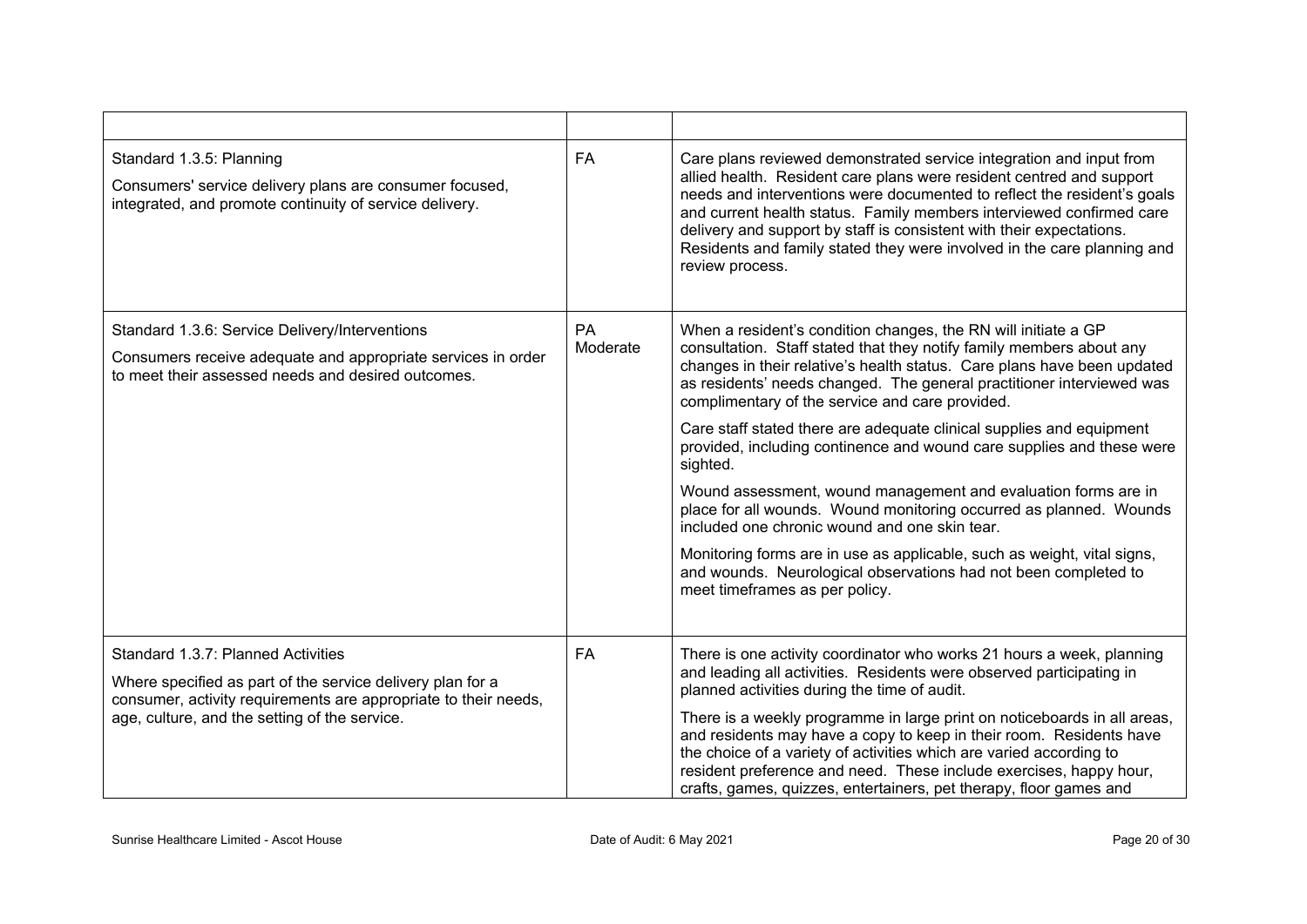|                                                                                                                                                                                                                                                                           |           | bingo.                                                                                                                                                                                                                                                                                                                                                                                                                                                                                                                                                                                           |
|---------------------------------------------------------------------------------------------------------------------------------------------------------------------------------------------------------------------------------------------------------------------------|-----------|--------------------------------------------------------------------------------------------------------------------------------------------------------------------------------------------------------------------------------------------------------------------------------------------------------------------------------------------------------------------------------------------------------------------------------------------------------------------------------------------------------------------------------------------------------------------------------------------------|
|                                                                                                                                                                                                                                                                           |           | Those residents who prefer to stay in their room or cannot participate in<br>group activities have one-on-one visits and activities such as hand<br>massage or social chats.                                                                                                                                                                                                                                                                                                                                                                                                                     |
|                                                                                                                                                                                                                                                                           |           | There are regular outings and regular entertainers visiting the facility.<br>Special events like birthdays, St Patrick's, Mothers' Day, and Anzac Day<br>are celebrated. There are visiting community groups such as churches<br>and local school.                                                                                                                                                                                                                                                                                                                                               |
|                                                                                                                                                                                                                                                                           |           | Residents have an activity assessment completed over the first few<br>weeks following admission, that describes the residents past hobbies<br>and present interests, career and family. Activity plans are evaluated at<br>least six-monthly at the same time as the review of the long-term care<br>plan.                                                                                                                                                                                                                                                                                       |
|                                                                                                                                                                                                                                                                           |           | Residents interviewed were very positive about the activity programme.                                                                                                                                                                                                                                                                                                                                                                                                                                                                                                                           |
|                                                                                                                                                                                                                                                                           |           | There are no plans to change the activities programme if the sale goes<br>ahead.                                                                                                                                                                                                                                                                                                                                                                                                                                                                                                                 |
| Standard 1.3.8: Evaluation<br>Consumers' service delivery plans are evaluated in a<br>comprehensive and timely manner.                                                                                                                                                    | <b>FA</b> | Four of five resident care plans (excluding one recent admission)<br>reviewed had a written evaluation by the registered nurse six-monthly or<br>earlier if there was a change in health status. Activities plans are in<br>place for each of the residents and these are also evaluated six-<br>monthly. There are three-monthly reviews by the GP for all residents<br>which family are able to attend if they wish to do so.                                                                                                                                                                  |
| Standard 1.3.9: Referral To Other Health And Disability Services<br>(Internal And External)<br>Consumer support for access or referral to other health and/or<br>disability service providers is appropriately facilitated, or<br>provided to meet consumer choice/needs. | FA        | Referral to other health and disability services is evident in the resident<br>files reviewed. The service facilitates access to other medical and non-<br>medical services. Referral documentation is maintained on resident<br>files. There was evidence of where residents had been referred to a<br>counsellor, dietitian and mental health services for older people.<br>Discussion with the nurse manager and chief operations officer<br>identified that the service has access to a wide range of support either<br>through the GP, specialists, and allied health services as required. |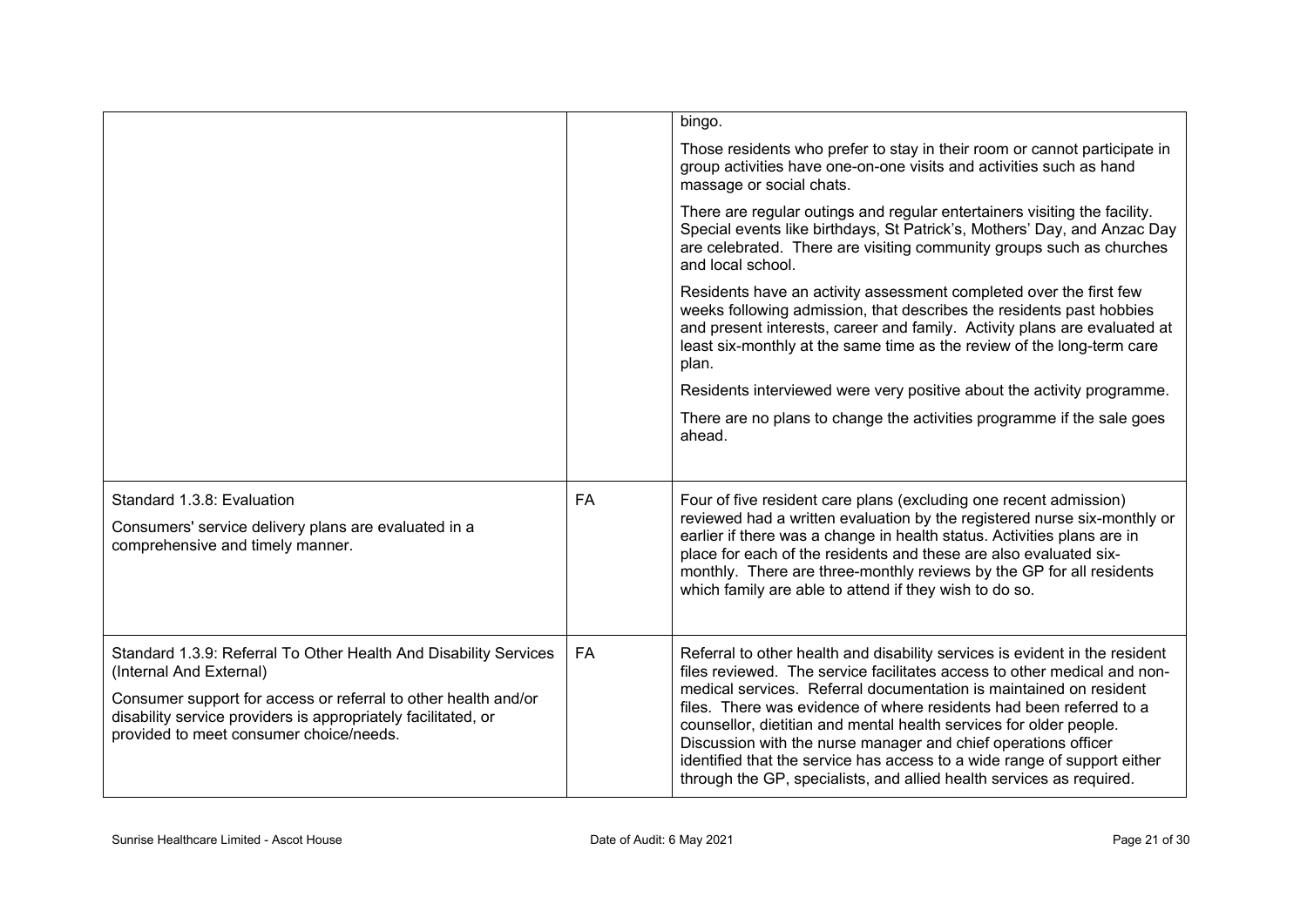| Standard 1.4.1: Management Of Waste And Hazardous<br><b>Substances</b><br>Consumers, visitors, and service providers are protected from<br>harm as a result of exposure to waste, infectious or hazardous<br>substances, generated during service delivery. | FA        | Documented processes for the management of waste and hazardous<br>substances are in place. Material safety datasheets were readily<br>accessible for staff. Chemical bottles sighted had correct manufacturer<br>labels. Chemicals were stored safely throughout the facility. Personal<br>protective clothing was available for staff and seen to be worn by staff<br>when carrying out their duties on the day of audit. A spills kit is<br>available.                                                                                                                                                                                                                                                                                                                                                                                                                                                                                                                                                                                                                                                                                                                                          |
|-------------------------------------------------------------------------------------------------------------------------------------------------------------------------------------------------------------------------------------------------------------|-----------|---------------------------------------------------------------------------------------------------------------------------------------------------------------------------------------------------------------------------------------------------------------------------------------------------------------------------------------------------------------------------------------------------------------------------------------------------------------------------------------------------------------------------------------------------------------------------------------------------------------------------------------------------------------------------------------------------------------------------------------------------------------------------------------------------------------------------------------------------------------------------------------------------------------------------------------------------------------------------------------------------------------------------------------------------------------------------------------------------------------------------------------------------------------------------------------------------|
| Standard 1.4.2: Facility Specifications<br>Consumers are provided with an appropriate, accessible<br>physical environment and facilities that are fit for their purpose.                                                                                    | <b>FA</b> | The building holds a current warrant of fitness which expires 14 July<br>2021. The co-owner is the maintenance person and gardener and<br>works full time five days a week. Contracted plumbers and electricians<br>are available when required.                                                                                                                                                                                                                                                                                                                                                                                                                                                                                                                                                                                                                                                                                                                                                                                                                                                                                                                                                  |
|                                                                                                                                                                                                                                                             |           | Electrical equipment has been tested and tagged. The hoist and scales<br>are checked annually. Hot water temperatures have been monitored<br>randomly in resident areas and were within the acceptable range. The<br>communal lounges and hallway are carpeted. All bedrooms have vinyl.<br>There are seven bedrooms downstairs. There are twenty rooms<br>upstairs. There are three double rooms which are currently only<br>occupied by a single resident. These have a privacy curtain track and<br>there are consent forms for sharing. There is a lift between floors. The<br>corridors are wide, have safety rails and promote safe mobility with the<br>use of mobility aids. Residents were observed moving freely around the<br>areas with mobility aids where required. The external areas and<br>gardens were well maintained. All outdoor areas have seating and<br>shade. There is safe access to all communal areas.<br>Care staff interviewed stated they have adequate equipment to safely<br>deliver care for rest home level of care residents.<br>The current owners (as owners of the building) will maintain property<br>services as they will continue to own the property. |
| Standard 1.4.3: Toilet, Shower, And Bathing Facilities                                                                                                                                                                                                      | <b>FA</b> | Downstairs there are six rooms that share a toilet and hand basin but<br>have communal showers. One room has an ensuite. Upstairs there are                                                                                                                                                                                                                                                                                                                                                                                                                                                                                                                                                                                                                                                                                                                                                                                                                                                                                                                                                                                                                                                       |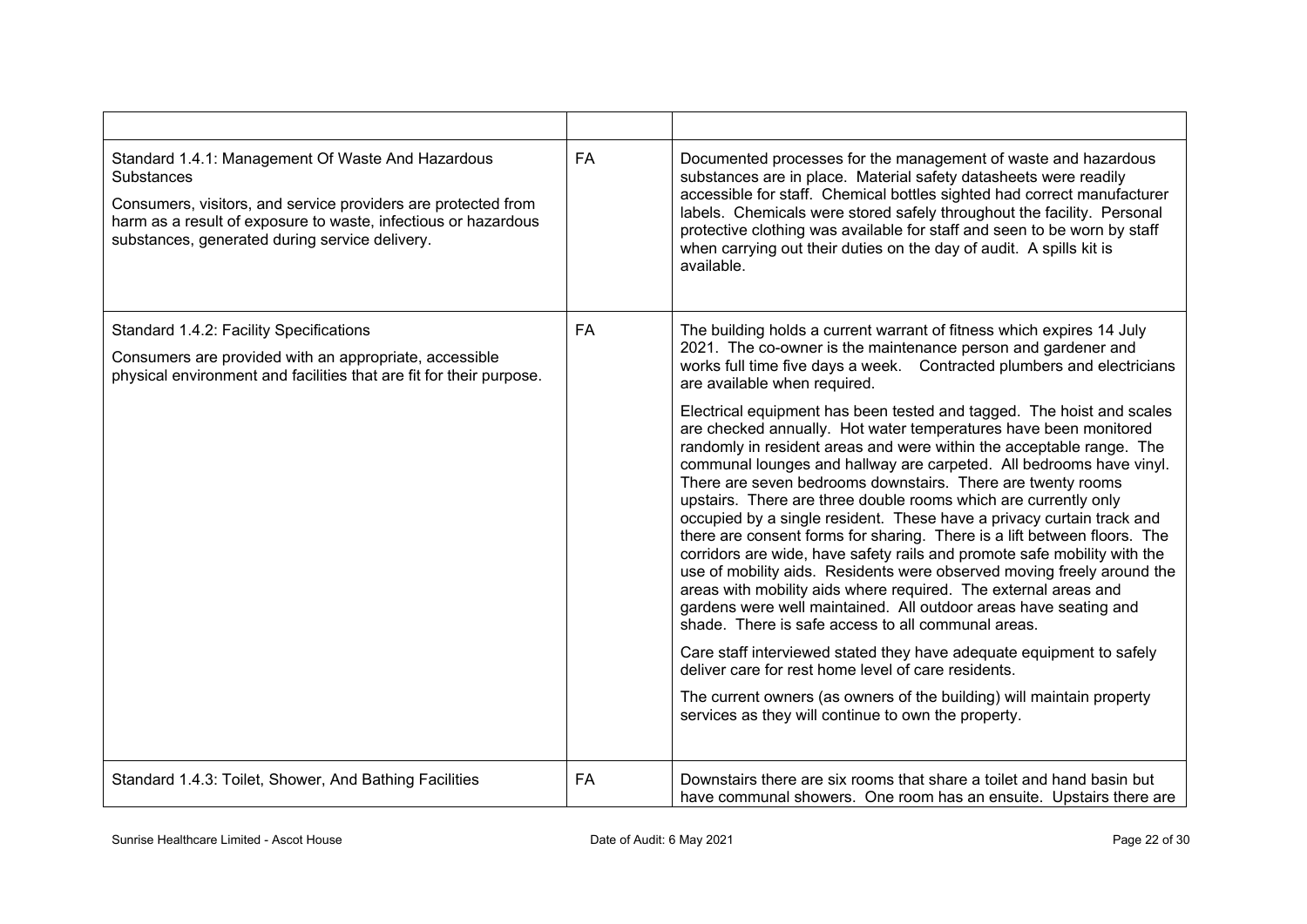| Consumers are provided with adequate toilet/shower/bathing<br>facilities. Consumers are assured privacy when attending to<br>personal hygiene requirements or receiving assistance with<br>personal hygiene requirements.    |           | seven rooms that have ensuites. Three rooms have hand basins but<br>share toilets and showers. The remaining rooms share toilets and<br>showers. Fixtures, fittings, and flooring are appropriate. Toilet/shower<br>facilities are easy to clean. There is ample space in toilet and shower<br>areas to accommodate shower chairs if appropriate. There are signs on<br>all shower/toilet doors that state engaged or vacant.                                                                                                                                                                                                                                                                                                                      |
|------------------------------------------------------------------------------------------------------------------------------------------------------------------------------------------------------------------------------|-----------|----------------------------------------------------------------------------------------------------------------------------------------------------------------------------------------------------------------------------------------------------------------------------------------------------------------------------------------------------------------------------------------------------------------------------------------------------------------------------------------------------------------------------------------------------------------------------------------------------------------------------------------------------------------------------------------------------------------------------------------------------|
| Standard 1.4.4: Personal Space/Bed Areas<br>Consumers are provided with adequate personal space/bed<br>areas appropriate to the consumer group and setting.                                                                  | <b>FA</b> | All resident's rooms are of an appropriate size to allow care to be<br>provided and for the safe use and manoeuvring of mobility aids. Staff<br>interviewed reported that rooms have sufficient space to allow cares to<br>take place. Residents are encouraged to bring their own pictures,<br>photos and furniture to personalise their room, as observed during the<br>audit. All but three rooms are single, curtain tracks are in place in the<br>shared rooms, however currently all are occupied by a single resident<br>only.                                                                                                                                                                                                              |
| Standard 1.4.5: Communal Areas For Entertainment,<br>Recreation, And Dining<br>Consumers are provided with safe, adequate, age appropriate,<br>and accessible areas to meet their relaxation, activity, and dining<br>needs. | FA        | There is a large lounge upstairs and down as well as small niches with<br>two chairs and a table. Activities occur in the larger areas and the<br>smaller areas are spaces where residents who prefer quieter activities<br>or visitors may sit. The dining room is spacious, inviting and appropriate<br>for the needs of the residents.                                                                                                                                                                                                                                                                                                                                                                                                          |
| Standard 1.4.6: Cleaning And Laundry Services<br>Consumers are provided with safe and hygienic cleaning and<br>laundry services appropriate to the setting in which the service is<br>being provided.                        | <b>FA</b> | All laundry is done on site. There is a laundry/cleaning coordinator who<br>stated that all caregivers assist when required and in the afternoon. The<br>laundry is divided into a "dirty" and "clean" area. There is a laundry and<br>cleaning manual and safety data sheets. Personal protective equipment<br>is available. Cleaning and laundry services are monitored through the<br>internal auditing system. The cleaner's equipment was attended at all<br>times or kept in the laundry with chemicals removed from the trolley. All<br>chemicals on the cleaner's trolley were labelled. There is a sluice in the<br>laundry. The laundry is kept closed when not in use with chemicals<br>locked away when there is no one in attendance. |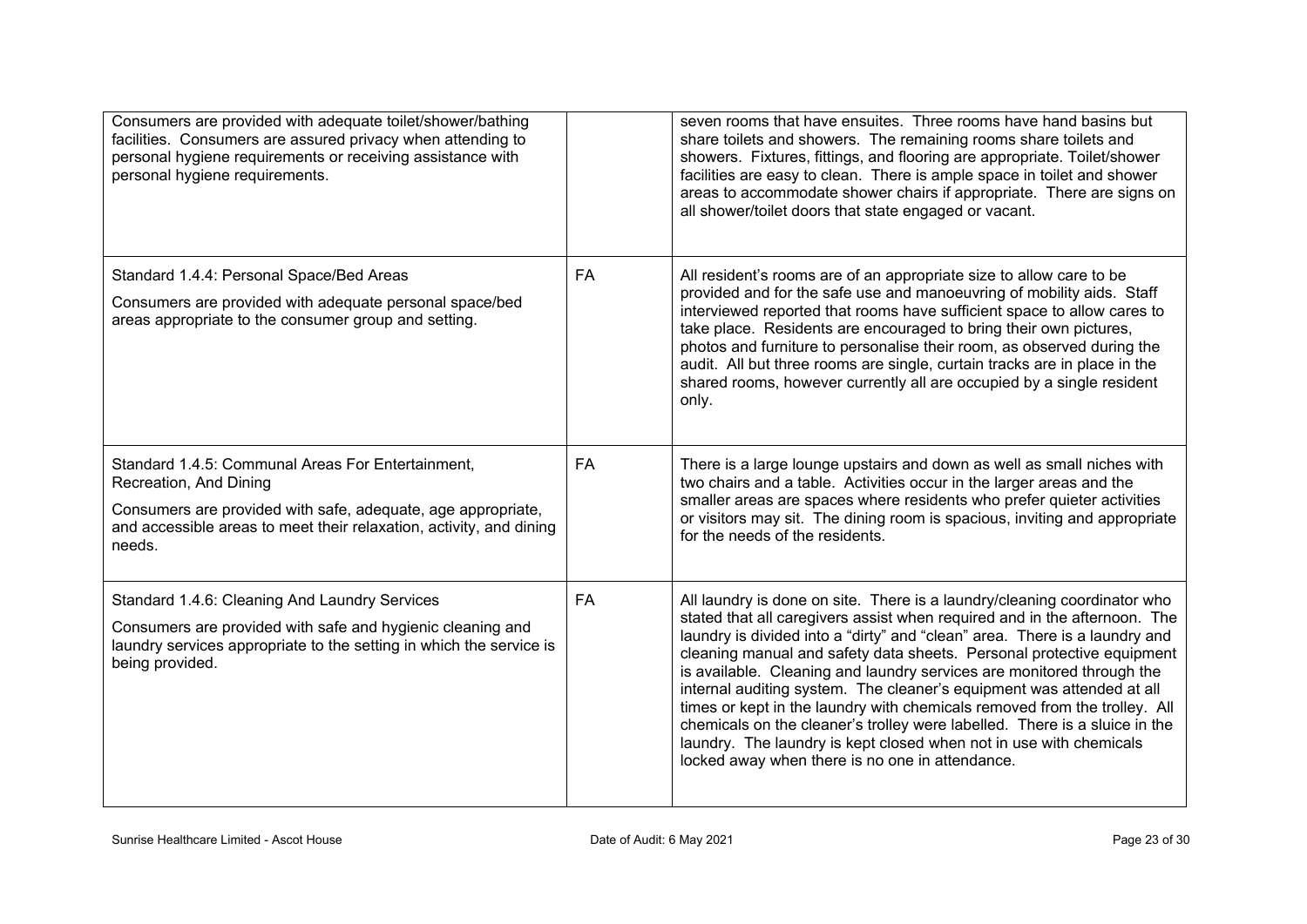| Standard 1.4.7: Essential, Emergency, And Security Systems<br>Consumers receive an appropriate and timely response during<br>emergency and security situations.                                                                          | <b>FA</b> | There are policies and procedures on emergency and security situations<br>including how services will be provided in health, civil defence or other<br>emergencies. All staff receive emergency training on orientation and<br>ongoing. Civil defence supplies are readily available within the facility<br>and include water, food and supplies (torches, radio and batteries),<br>emergency power and barbeque. The facility keeps sufficient<br>emergency water for three litres per person, per day for over three days<br>in an external 3000 litre tank. This would be used for residents and staff<br>on site in the event of an emergency.<br>There is an approved fire evacuation scheme in place and six-monthly<br>fire drills have been completed. Fire safety is completed with new staff<br>as part of the health and safety induction and is ongoing. All shifts have<br>a current first aider on duty.<br>Residents' rooms, communal bathrooms and living areas all have call<br>bells. The buildings are secure at night, with all doors being locked at 6<br>pm and there is security lighting externally. The facility van is registered |
|------------------------------------------------------------------------------------------------------------------------------------------------------------------------------------------------------------------------------------------|-----------|-------------------------------------------------------------------------------------------------------------------------------------------------------------------------------------------------------------------------------------------------------------------------------------------------------------------------------------------------------------------------------------------------------------------------------------------------------------------------------------------------------------------------------------------------------------------------------------------------------------------------------------------------------------------------------------------------------------------------------------------------------------------------------------------------------------------------------------------------------------------------------------------------------------------------------------------------------------------------------------------------------------------------------------------------------------------------------------------------------------------------------------------------------------|
| Standard 1.4.8: Natural Light, Ventilation, And Heating                                                                                                                                                                                  | <b>FA</b> | and has a current warrant of fitness.<br>All bedrooms and communal areas have ample natural light and                                                                                                                                                                                                                                                                                                                                                                                                                                                                                                                                                                                                                                                                                                                                                                                                                                                                                                                                                                                                                                                       |
| Consumers are provided with adequate natural light, safe<br>ventilation, and an environment that is maintained at a safe and<br>comfortable temperature.                                                                                 |           | ventilation. There is electrical heating throughout the facility. Staff and<br>residents interviewed stated that this is effective. All areas are smoke<br>free.                                                                                                                                                                                                                                                                                                                                                                                                                                                                                                                                                                                                                                                                                                                                                                                                                                                                                                                                                                                            |
| Standard 3.1: Infection control management<br>There is a managed environment, which minimises the risk of<br>infection to consumers, service providers, and visitors. This shall<br>be appropriate to the size and scope of the service. | <b>FA</b> | There are clear policies and procedures for infection, prevention and<br>control which minimises any risk of infection to residents, staff, and<br>visitors. Infection control management is appropriate to the size and<br>scope of the facility.                                                                                                                                                                                                                                                                                                                                                                                                                                                                                                                                                                                                                                                                                                                                                                                                                                                                                                          |
|                                                                                                                                                                                                                                          |           | There is an infection control coordinator (nurse manager) who is<br>responsible for infection control across the facility. The coordinator<br>liaises with and reports to the COO. The responsibility for infection<br>control is described in the job description. The coordinator collates<br>monthly infection events and reports. The infection control programme<br>is reviewed annually by an external consultant.                                                                                                                                                                                                                                                                                                                                                                                                                                                                                                                                                                                                                                                                                                                                    |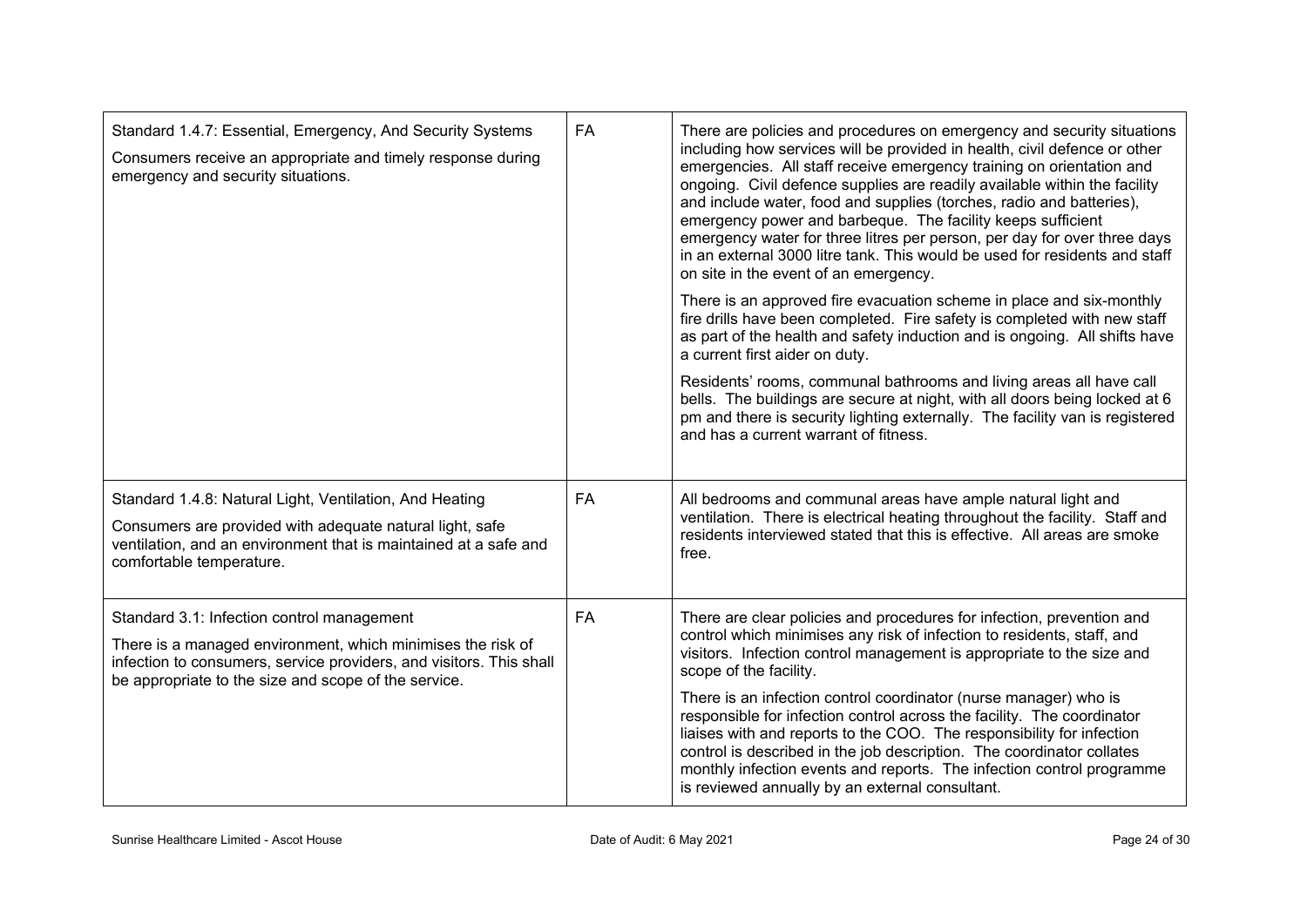|                                                                                                                                                                                                                                                                                                                                                                                                      |           | Visitors are asked not to visit if unwell. Hand sanitisers are<br>appropriately placed throughout the facility. Residents are offered the<br>annual influenza vaccine. There have been no outbreaks since the last<br>audit.<br>There is a pandemic plan in place, and Covid-19 education has been<br>provided for all staff, including hand hygiene, donning/doffing and use of<br>PPE. There is a two-week supply of personal protective equipment<br>$(PPE)$ .<br>The COO stated that there will be no changes to the infection control<br>programme should the sale go ahead.                        |
|------------------------------------------------------------------------------------------------------------------------------------------------------------------------------------------------------------------------------------------------------------------------------------------------------------------------------------------------------------------------------------------------------|-----------|----------------------------------------------------------------------------------------------------------------------------------------------------------------------------------------------------------------------------------------------------------------------------------------------------------------------------------------------------------------------------------------------------------------------------------------------------------------------------------------------------------------------------------------------------------------------------------------------------------|
| Standard 3.2: Implementing the infection control programme<br>There are adequate human, physical, and information resources<br>to implement the infection control programme and meet the<br>needs of the organisation.                                                                                                                                                                               | <b>FA</b> | There are adequate resources to implement the infection control<br>programme at Ascot House. Information is shared as part of staff<br>meetings and the infection control coordinator has completed annual<br>training in infection control through the local DHB.<br>External resources and support are available through an online learning<br>portal, external specialists, microbiologist, GP, wound nurse and DHB<br>when required. The GP, pharmacist and nurse manager monitor the<br>use of antibiotics. Overall effectiveness of the programme is monitored<br>by the facility management team. |
| Standard 3.3: Policies and procedures<br>Documented policies and procedures for the prevention and<br>control of infection reflect current accepted good practice and<br>relevant legislative requirements and are readily available and<br>are implemented in the organisation. These policies and<br>procedures are practical, safe, and appropriate/suitable for the<br>type of service provided. | <b>FA</b> | The infection control policies include a comprehensive range of<br>standards and guidelines including defined roles and responsibilities for<br>the prevention of infection, and training and education of staff. Infection<br>control procedures developed in respect of the kitchen, laundry and<br>housekeeping, incorporate the principles of infection control. The<br>policies were developed by an external infection control specialist.                                                                                                                                                         |
| Standard 3.4: Education<br>The organisation provides relevant education on infection control<br>to all service providers, support staff, and consumers.                                                                                                                                                                                                                                              | <b>FA</b> | The infection control coordinator is responsible for coordinating<br>education and ensuring staff complete the online training available on<br>the 'care online' internet-based clinical education system. Training on<br>infection control is included in the orientation programme. Staff have                                                                                                                                                                                                                                                                                                         |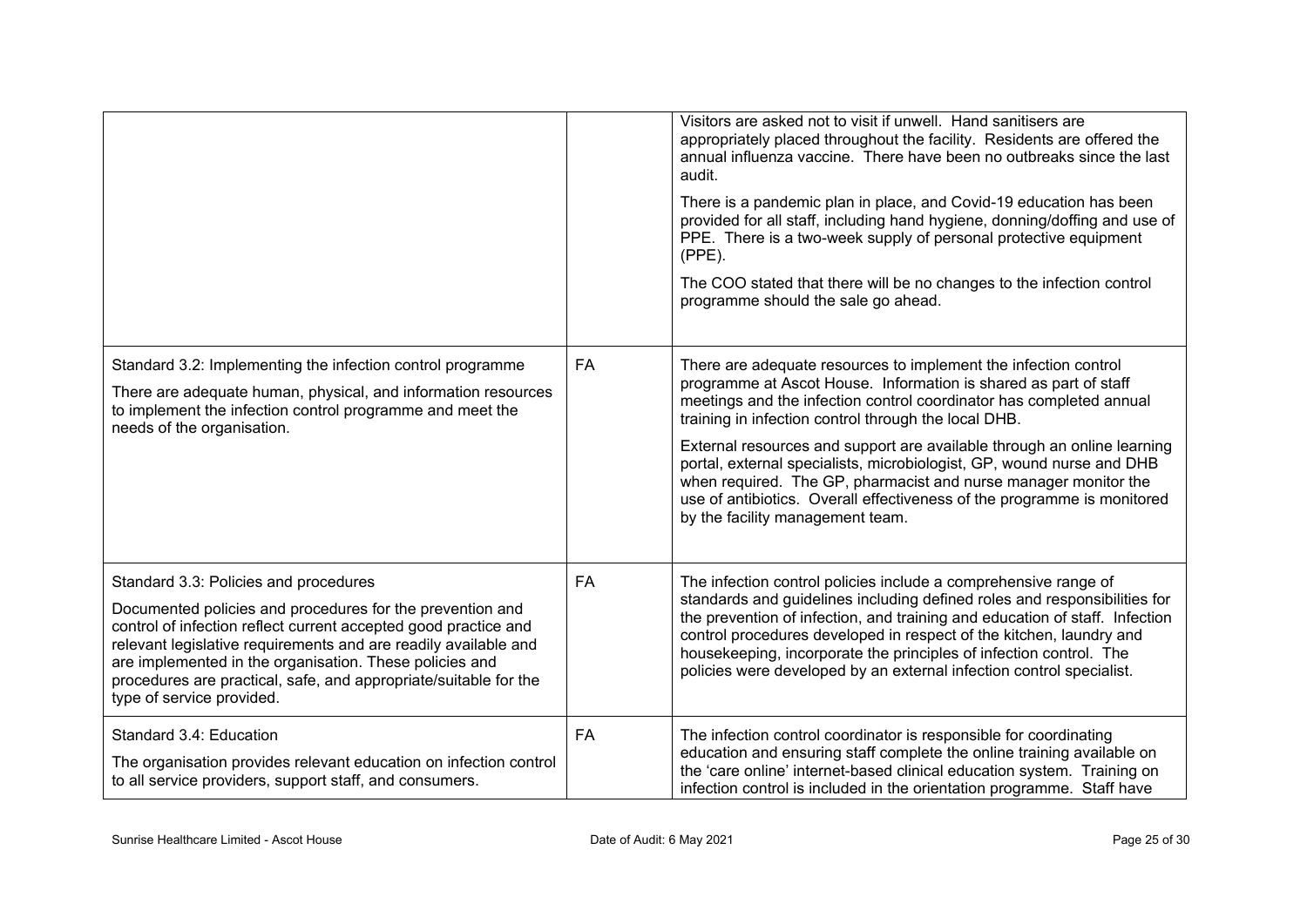|                                                                                                                                                                                                          |           | completed online infection control study in the last 12 months. The<br>infection control coordinator has also completed infection control audits.<br>Resident education occurs as part of providing daily cares and as<br>applicable at resident meetings and includes Covid-19 specific<br>information.                                                                                                                                                                                                                                                                                  |
|----------------------------------------------------------------------------------------------------------------------------------------------------------------------------------------------------------|-----------|-------------------------------------------------------------------------------------------------------------------------------------------------------------------------------------------------------------------------------------------------------------------------------------------------------------------------------------------------------------------------------------------------------------------------------------------------------------------------------------------------------------------------------------------------------------------------------------------|
| Standard 3.5: Surveillance<br>Surveillance for infection is carried out in accordance with<br>agreed objectives, priorities, and methods that have been<br>specified in the infection control programme. | <b>FA</b> | There is a policy describing surveillance methodology for monitoring of<br>infections. Definitions of infections are in place appropriate to the<br>complexity of service provided. The infection control coordinator<br>collects the infection rates each month, identifies trends and uses the<br>information to initiate quality activities within the facility, including<br>training needs. Care staff interviewed were aware of infection rates.<br>Systems in place are appropriate to the size and complexity of the<br>facility.                                                 |
|                                                                                                                                                                                                          |           | Surveillance data is collected and analysed monthly to identify areas for<br>improvement or corrective action requirements. Infection control<br>internal audits have been completed. Infection rates have generally<br>been low. Trends are identified, and quality initiatives are discussed at<br>staff meetings. These have been documented in the staff meeting<br>minutes. There is a policy describing surveillance methodology for<br>monitoring of infections. Definitions of infections and systems are in<br>place that are appropriate to the complexity of service provided. |
| Standard 2.1.1: Restraint minimisation<br>Services demonstrate that the use of restraint is actively<br>minimised.                                                                                       | <b>FA</b> | There is a documented definition of restraint and enablers. The policy<br>includes restraint procedures. The policy identifies that the service is<br>restraint-free. The service has been restraint free for over two years, for<br>a longer period than the last year. There were no enablers or restraints<br>in use. The nurse manager is the restraint coordinator and has a job<br>description that defines responsibilities of the role. Restraint/enablers<br>are discussed at staff meetings.                                                                                    |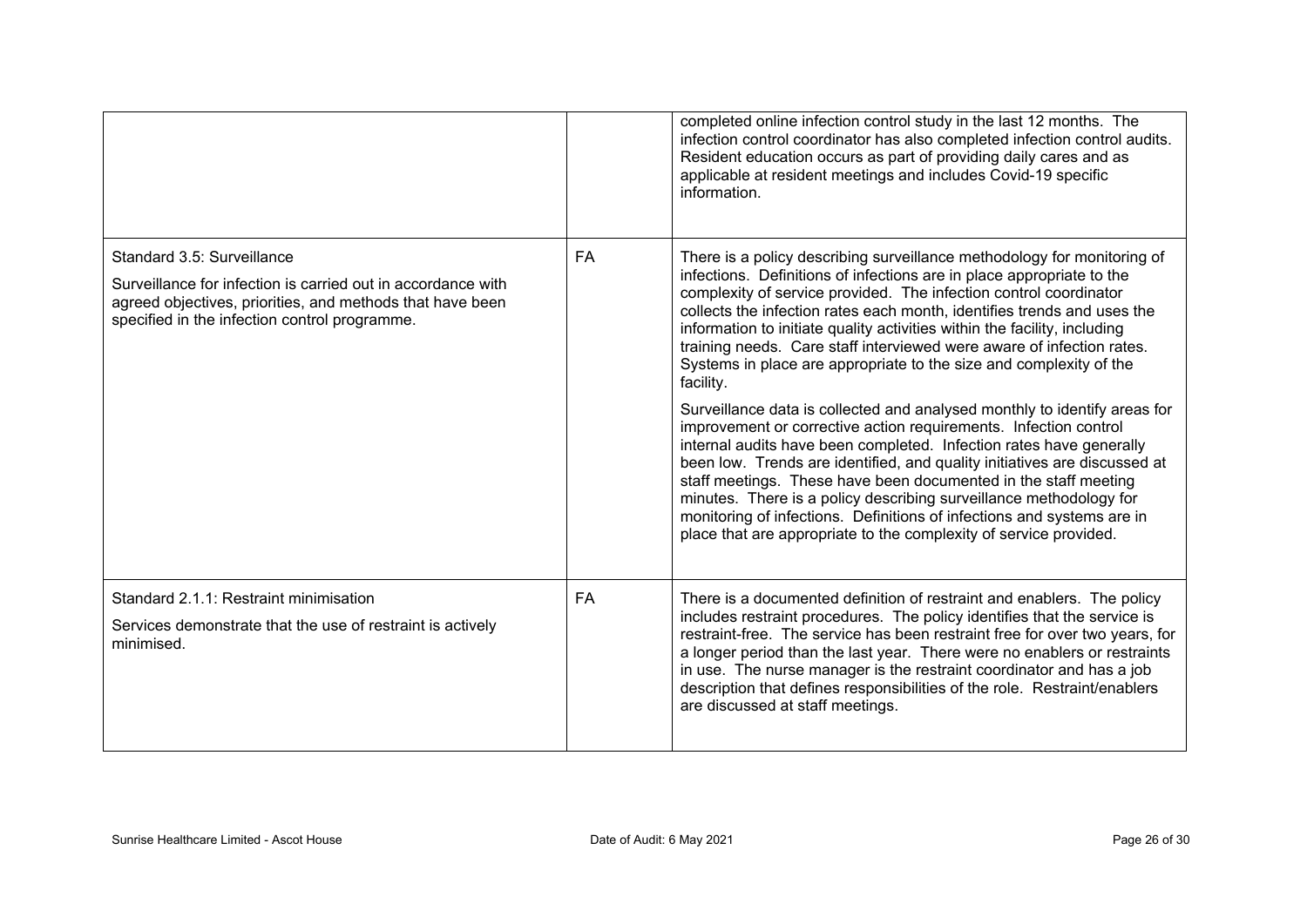# **Specific results for criterion where corrective actions are required**

Where a standard is rated partially attained (PA) or unattained (UA) specific corrective actions are recorded under the relevant criteria for the standard. The following table contains the criterion where corrective actions have been recorded.

Criterion can be linked to the relevant standard by looking at the code. For example, a Criterion 1.1.1.1: Service providers demonstrate knowledge and understanding of consumer rights and obligations, and incorporate them as part of their everyday practice relates to Standard 1.1.1: Consumer Rights During Service Delivery in Outcome 1.1: Consumer Rights.

If there is a message "no data to display" instead of a table, then no corrective actions were required as a result of this audit.

| <b>Criterion with desired</b><br>outcome                                                                                                                                                                                                                                                      | <b>Attainment</b><br>Rating | <b>Audit Evidence</b>                                                                                                                                                                                                                                                                       | <b>Audit Finding</b>                                                                                                                                                                                                                                                      | <b>Corrective action</b><br>required and<br>timeframe for<br>completion (days)                                            |
|-----------------------------------------------------------------------------------------------------------------------------------------------------------------------------------------------------------------------------------------------------------------------------------------------|-----------------------------|---------------------------------------------------------------------------------------------------------------------------------------------------------------------------------------------------------------------------------------------------------------------------------------------|---------------------------------------------------------------------------------------------------------------------------------------------------------------------------------------------------------------------------------------------------------------------------|---------------------------------------------------------------------------------------------------------------------------|
| Criterion 1.3.12.1<br>A medicines management<br>system is implemented to<br>manage the safe and<br>appropriate prescribing,<br>dispensing, administration,<br>review, storage, disposal, and<br>medicine reconciliation in order<br>to comply with legislation,<br>protocols, and guidelines. | PA Low                      | There are systems and policies in place<br>for the management and safe storage<br>of controlled medications. Stock<br>checks of controlled medications have<br>been carried out by a registered nurse<br>and a second checker; however, these<br>have not been carried out consistently.    | Weekly stocktakes of controlled<br>medications were not consistently<br>carried out.                                                                                                                                                                                      | Ensure that<br>medication checks<br>are undertaken as<br>per policy and<br>protocol.<br>60 days                           |
| Criterion 1.3.6.1<br>The provision of services<br>and/or interventions are<br>consistent with, and contribute<br>to, meeting the consumers'<br>assessed needs, and desired                                                                                                                    | <b>PA</b><br>Moderate       | All resident's electronic clinical records<br>reviewed included resident-focussed<br>care plans, including short-term care<br>plans for acute needs and changes to<br>care. Resident and families agreed that<br>the care provided was good and staff<br>are caring and supportive. Not all | Neurological observations were not<br>consistently completed as per care<br>plan or policy. This included four<br>unwitnessed falls from February to<br>April 2021 where neurological<br>observations were required to be taken<br>for a specified time. Eight additional | Ensure neurological<br>observations are<br>taken and recorded<br>as per organisational<br>policy and as per<br>care plan. |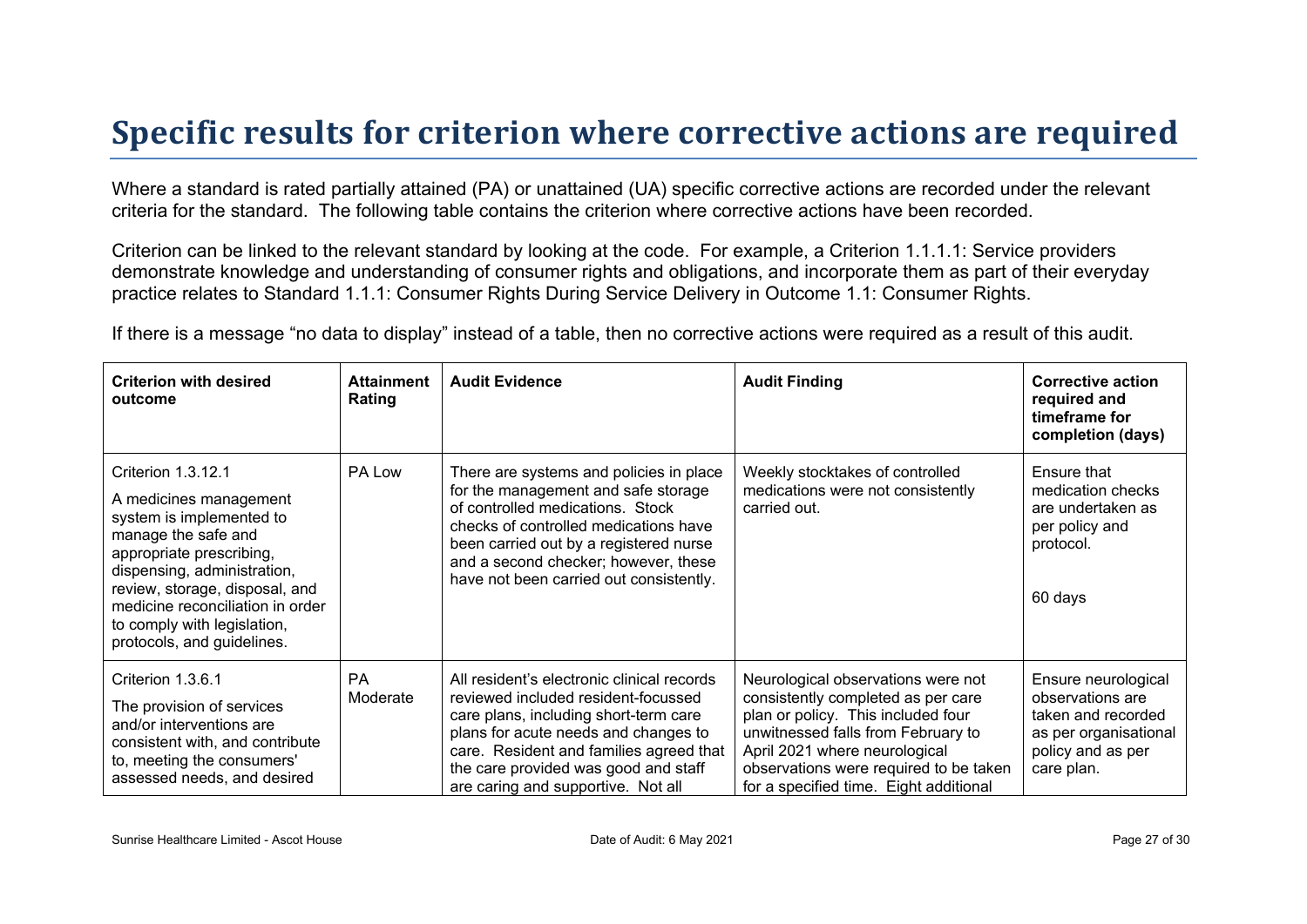| unwitnessed falls were reviewed as<br>neurological observations had been<br>outcomes.<br>completed as per individual care plan<br>part of the resident file sample. All had<br>90 days<br>baseline observations taken, however<br>and organisational policy, and staff<br>could not accurately describe the<br>fourteen of fourteen unwitnessed falls<br>required protocols around neurological<br>in total did not have neurological<br>observations taken post baseline. Staff<br>observations.<br>were not familiar with the policy around<br>taking of neurological observations. |  |
|---------------------------------------------------------------------------------------------------------------------------------------------------------------------------------------------------------------------------------------------------------------------------------------------------------------------------------------------------------------------------------------------------------------------------------------------------------------------------------------------------------------------------------------------------------------------------------------|--|
|---------------------------------------------------------------------------------------------------------------------------------------------------------------------------------------------------------------------------------------------------------------------------------------------------------------------------------------------------------------------------------------------------------------------------------------------------------------------------------------------------------------------------------------------------------------------------------------|--|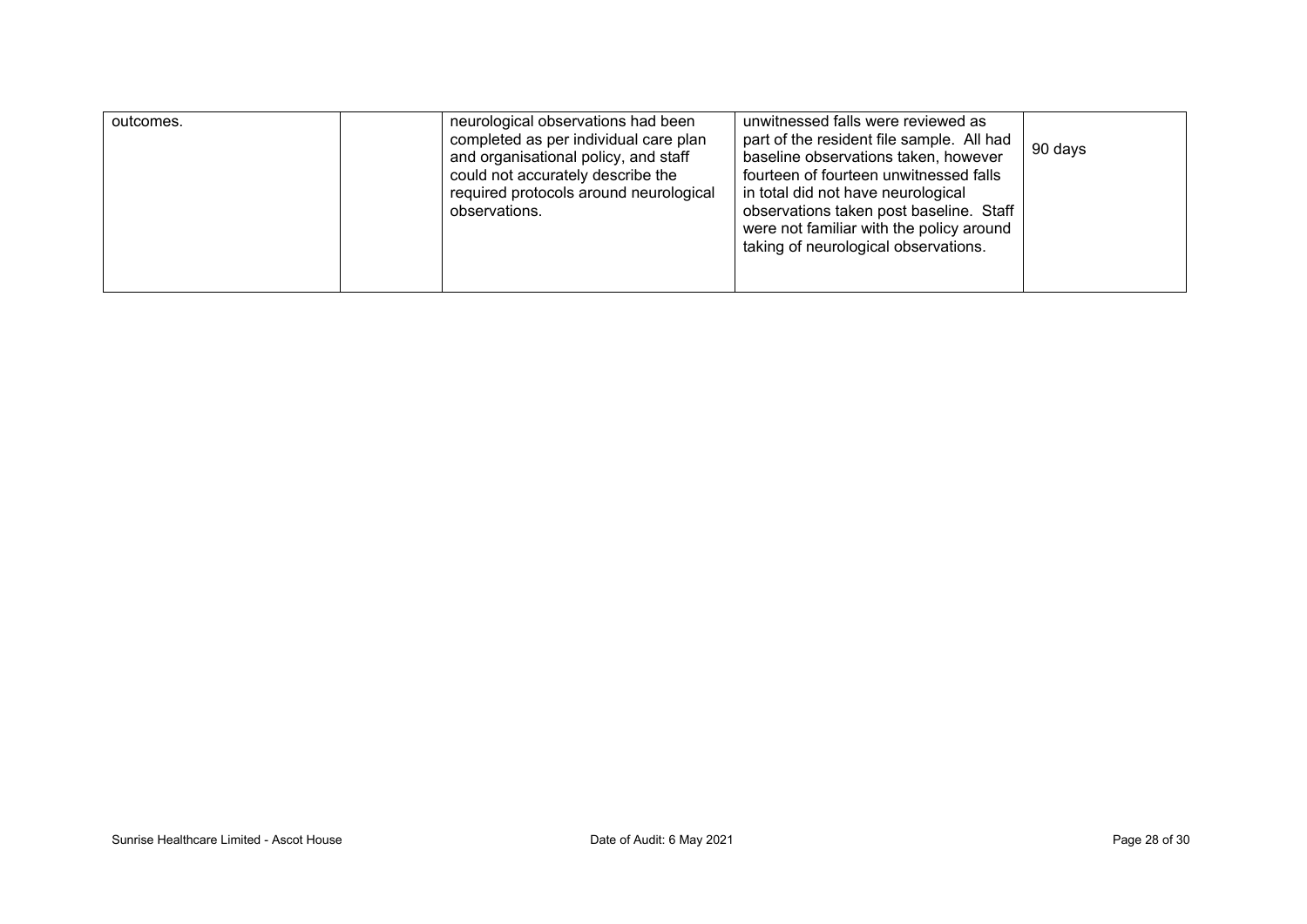# **Specific results for criterion where a continuous improvement has been recorded**

As well as whole standards, individual criterion within a standard can also be rated as having a continuous improvement. A continuous improvement means that the provider can demonstrate achievement beyond the level required for full attainment. The following table contains the criterion where the provider has been rated as having made corrective actions have been recorded.

As above, criterion can be linked to the relevant standard by looking at the code. For example, a Criterion 1.1.1.1 relates to Standard 1.1.1: Consumer Rights During Service Delivery in Outcome 1.1: Consumer Rights

If, instead of a table, these is a message "no data to display" then no continuous improvements were recorded as part of this of this audit.

| <b>Criterion with desired</b><br>outcome                                                                                                                                            | <b>Attainment</b><br>Rating | <b>Audit Evidence</b>                                                                                                                                                                                                                                                                                                                                                                                                                                                                                         | <b>Audit Finding</b>                                                                                                                                                                                                                                                                                                                                                                                                                                                                                                                                                                                                                                                                                                                                                                                                                                                                                                                                                                                 |
|-------------------------------------------------------------------------------------------------------------------------------------------------------------------------------------|-----------------------------|---------------------------------------------------------------------------------------------------------------------------------------------------------------------------------------------------------------------------------------------------------------------------------------------------------------------------------------------------------------------------------------------------------------------------------------------------------------------------------------------------------------|------------------------------------------------------------------------------------------------------------------------------------------------------------------------------------------------------------------------------------------------------------------------------------------------------------------------------------------------------------------------------------------------------------------------------------------------------------------------------------------------------------------------------------------------------------------------------------------------------------------------------------------------------------------------------------------------------------------------------------------------------------------------------------------------------------------------------------------------------------------------------------------------------------------------------------------------------------------------------------------------------|
| Criterion 1.2.7.5<br>A system to identify, plan,<br>facilitate, and record<br>ongoing education for<br>service providers to<br>provide safe and effective<br>services to consumers. | <b>CI</b>                   | The online training programme covers the required<br>learning and education requirements. Education in<br>emergency management and fire safety is provided<br>by the nurse manager responsible for the clinical<br>component of service delivery. Other education is<br>provided by the COO, district health board specialists<br>and others including the gerontology nurse specialist.<br>The training schedule has continued to be<br>implemented throughout lockdown periods of the<br>Covid-19 pandemic. | The service received an award of continuous<br>improvement at the last two audits for training and<br>education. The service has continued to put more<br>emphasis on providing training for staff and the<br>gerontology nurse specialist is engaged throughout<br>the year to provide clinical education. The COO is<br>also very involved in providing training to the staff<br>during monthly staff meetings, with staff confirming<br>that there are short toolbox talks as well. A review of<br>attendance records confirmed that all staff attend most<br>training sessions. Staff stated that they were more<br>knowledgeable and engaged in the training. The<br>nurse manager and COO has continued to meet with<br>individual staff to discuss their training and results<br>after each session. Individual training records are<br>maintained and there was documented evidence of<br>increased staff participation. The COO and nurse<br>manager have identified the role of the senior |